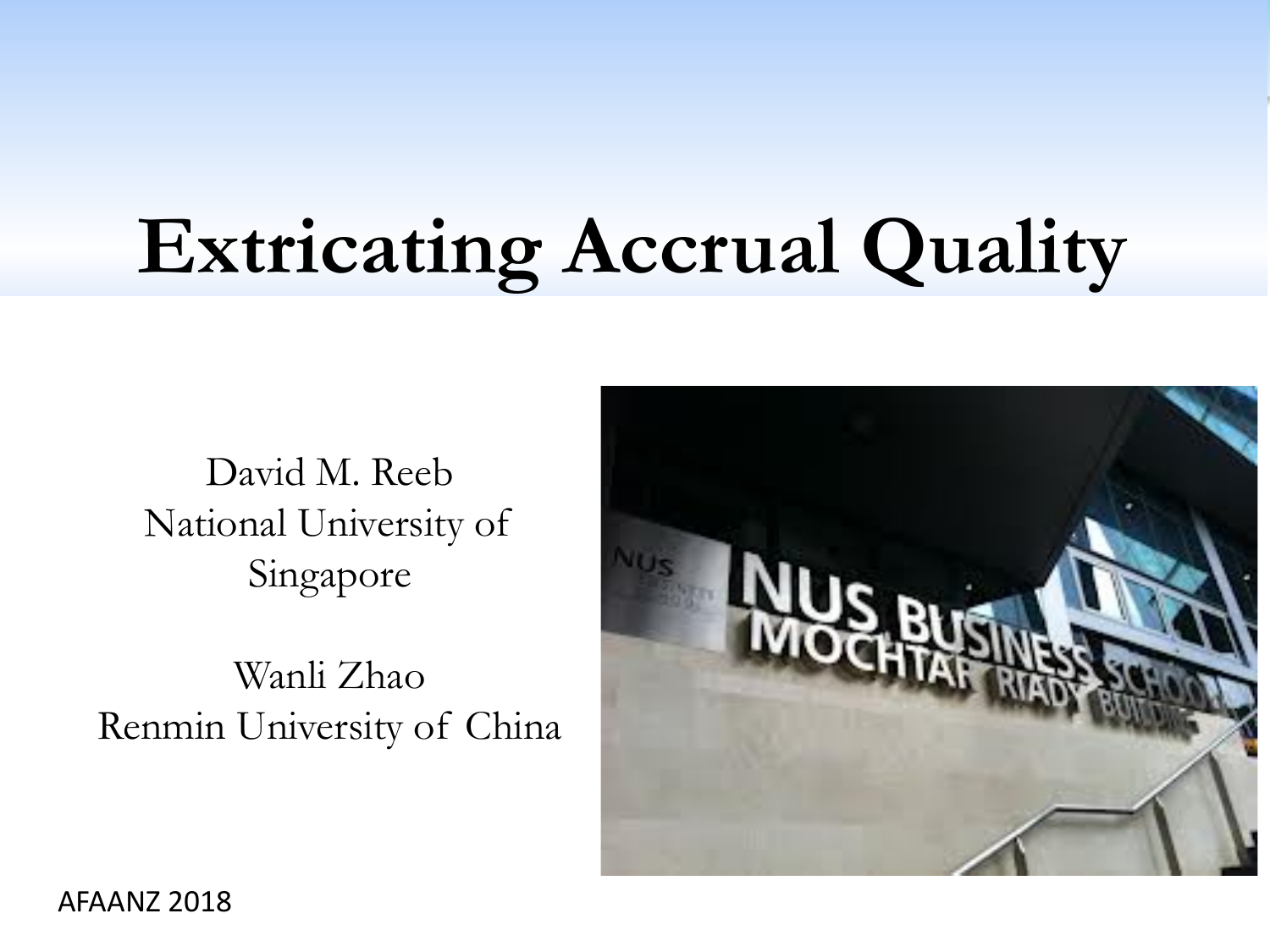## **Role of Accruals**

- Earnings Matter to Investors (Ball and Brown, 1968)
	- $-$  Earnings  $=$  Cash Flows  $+$  Accruals
	- Accruals adjust for timing mismatch (Dechow, 1994)
	- Accrual component of earnings difficult to estimate
		- Assumptions future cash flows (Dechow and Dichev, 2002)
		- Intangible capital investments (Sirivastava, 2014)
		- Growth option values (Skinner, 2008)
- Arguments for specific Accrual Quality Factors
	- Complexity of estimation
	- Desire to manipulate earnings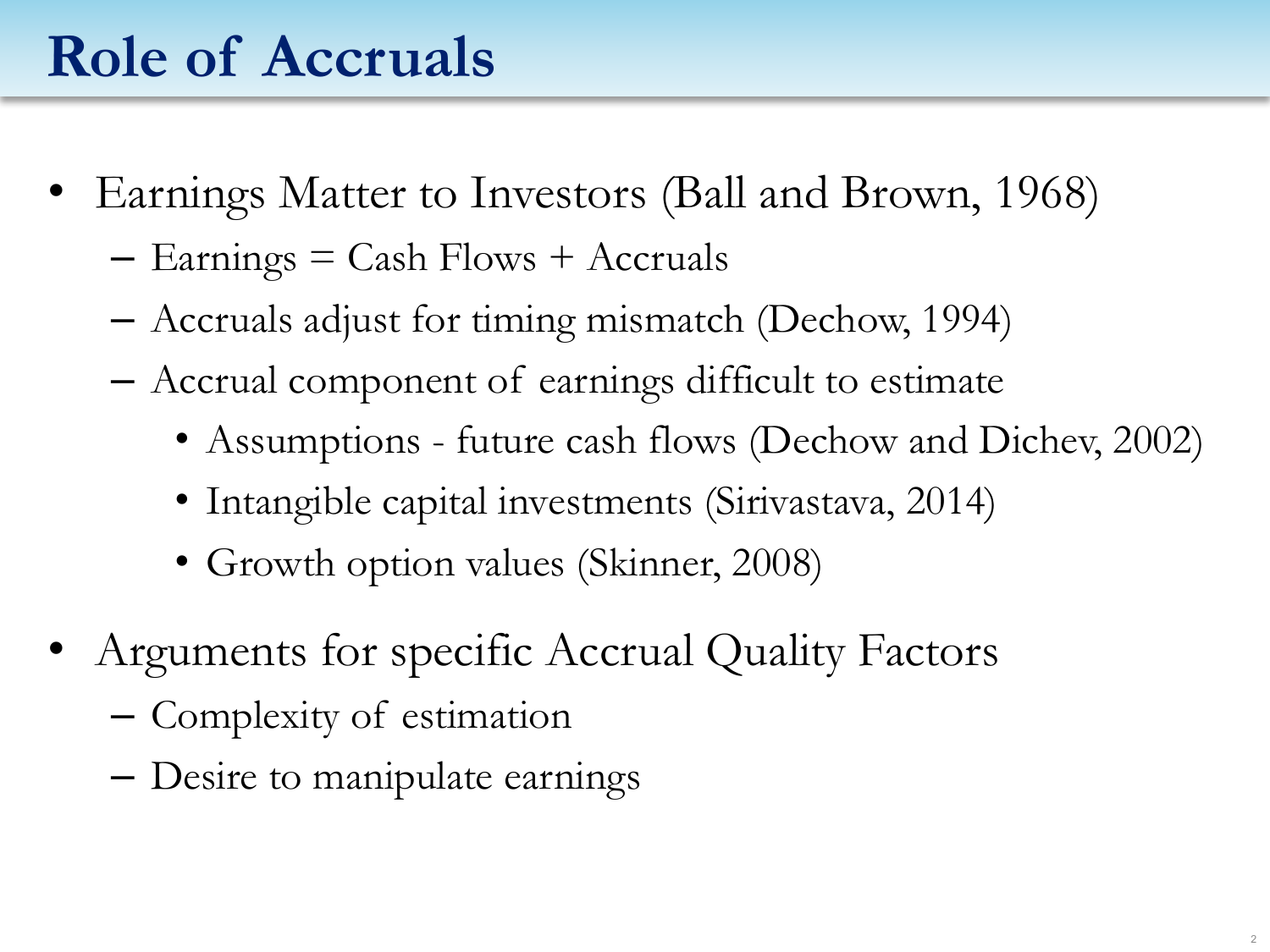## **Accrual Quality Factors**

- Deep Literature on Accrual Quality
	- Multiple Measures of AQ
	- Numerous determinants identified in this literature
	- Affects investor risk premiums (Nallareddy and Ogneva, 2017)
- 100s of Articles on Accrual Quality
	- Estimation complexity arguments
		- *Firm Traits:* Size, ROA, Z-Score, Cash sales, etc.
		- *Industry Traits:* Avg Growth, Competition
	- Manipulation/Incentive arguments
		- *Managerial Traits:* CEO pay, gender, ownership
		- *Intermediary Traits:* Analysists following, Auditor tenure
		- *Governance Traits:* Staggered boards, Audit Com Size

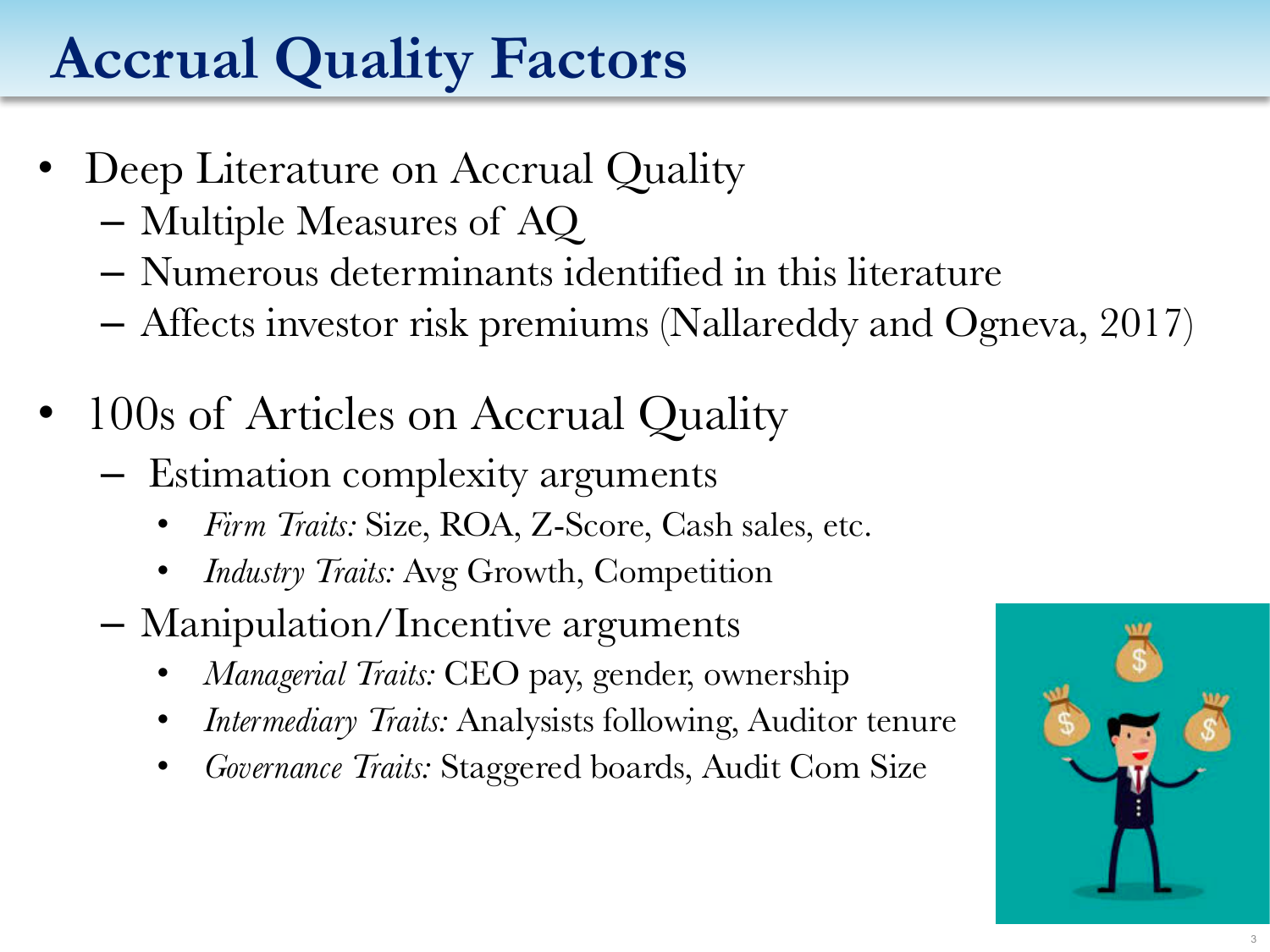#### **Growing Number of Determinants**

- How to interpret this vast literature
	- Build coherent framework: First, second, third order affects?
	- Investors: What markers should I look at to assess the reliability of AQ?
	- To echo Sunday's talk: Disentangling the relevant factors important!
- Are the variables in prior research distinct from one another?
	- AQ studies typically don't condition on prior variables
	- Difficult to include all identified variables: But many are correlated
	- Capital Markets Research: Thought Experiment
		- We propose new factor that affects stock returns
		- Our empirical tests don't include FF 3 Factors or momentum?
	- AQ: No common set of control variables
		- 6 recent articles across *TAR/JAE/JAR*
		- 41 separate right hand side variables
		- Share only 2 common control variables: Firm Size & Mkt to Book

4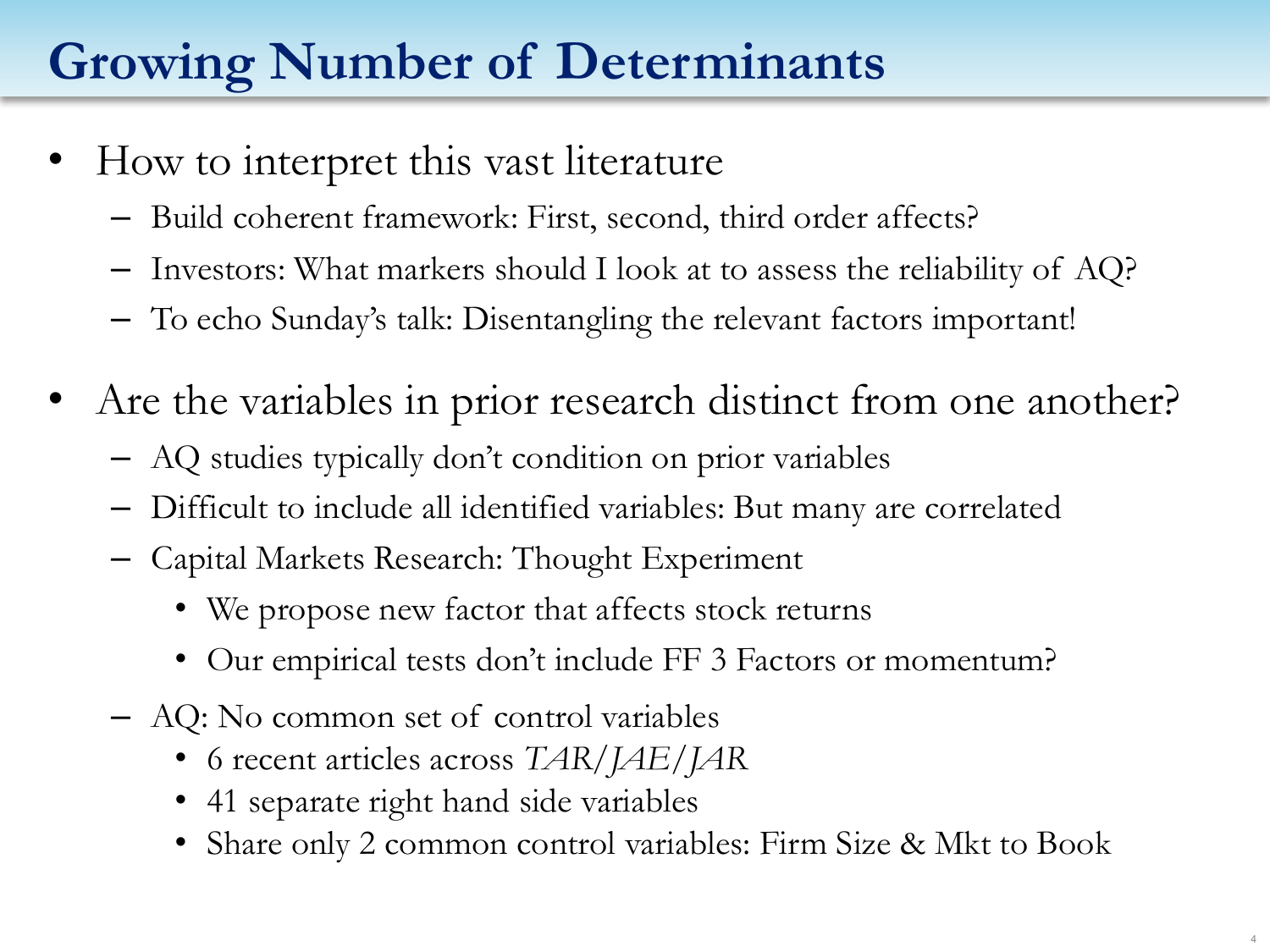### **Recent RHS Variables (TAR, JAE, JAR)**

| Firm Size               | 6/6 | <b>Financial Expertise</b> | 2/6 | <b>Busy Board</b>     | 1/6 |
|-------------------------|-----|----------------------------|-----|-----------------------|-----|
| Market-to-Book          | 6/6 | CEO Gender                 | 1/6 | Delaware              | 1/6 |
| Capital Structure       | 5/6 | CEO Ownership              | 1/6 | Staggered Board       | 1/6 |
| Loss                    | 5/6 | Firm Age                   | 1/6 | Poison Pill           | 1/6 |
| <b>ROA</b>              | 4/6 | Asset Growth               | 1/6 | AC Independence       | 1/6 |
| Board Independence      | 4/6 | Cash Sales                 | 1/6 | Analyst Experience    | 1/6 |
| Cash flow Volatility    | 3/6 | Change in ROA              | 1/6 | <b>Analyst Tenure</b> | 1/6 |
| Change in Net Income    | 3/6 | Net Income/Price           | 1/6 | Analyst Top House     | 1/6 |
| <b>CEO</b> Tenure       | 3/6 | <b>External Financing</b>  | 1/6 | Analyst Portfolio     | 1/6 |
| <b>Board Size</b>       | 3/6 | Foreign Sales              | 1/6 |                       |     |
| Sales Volatility        | 2/6 | Number of Segments         | 1/6 |                       |     |
| Institutional Ownership | 2/6 | Extreme Growth             | 1/6 |                       |     |
| <b>CEO</b> Duality      | 2/6 | Merger                     | 1/6 |                       |     |
| CEO Delta               | 2/6 | Restructuring              | 1/6 |                       |     |
| CEO Vega                | 2/6 | Dedicated Inst. Own        | 1/6 |                       |     |
| $Big\4$                 | 2/6 | Non-Ded Ins Own            | 1/6 |                       |     |
| <b>AC</b> Size          | 2/6 |                            |     |                       |     |

| Bruynseels &<br>Cardinaels<br>2014: TAR | Zhao & Chen<br>2008; TAR | Bradlev et al.<br>2017; JAE | Badolato et al.<br>2018; JAE | Ham et al.<br>$2017$ ; JAR | Faleve et al.<br>$2011;$ JFE |
|-----------------------------------------|--------------------------|-----------------------------|------------------------------|----------------------------|------------------------------|
|-----------------------------------------|--------------------------|-----------------------------|------------------------------|----------------------------|------------------------------|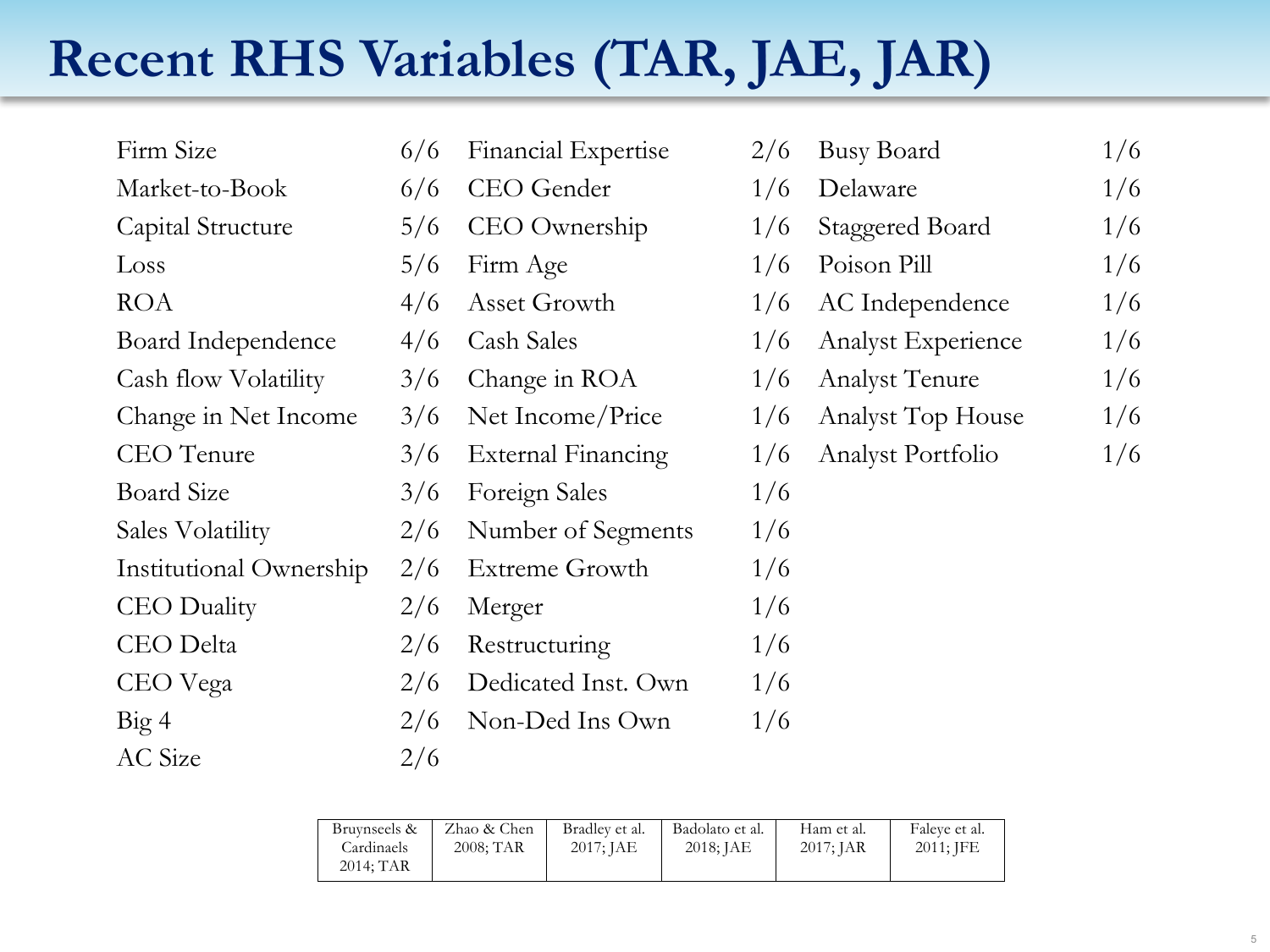#### **Research Focus**

- **Q1: Which characteristics in prior research provide material, independent information about accrual quality?**
	- In a "horse-race" among the determinants, which ones survive?
	- Natural experiments necessitate the identification of relevant control variables among many proposed determinants to test exclusion restriction
- **Q2: Do common measures of accrual quality share covariates?** 
	- Do they exhibit heterogeneous covariates?
	- Explore a composite measure of accrual quality
	- Do using individual, noisy proxies of accrual quality contribute to the validation of inconsequential factors?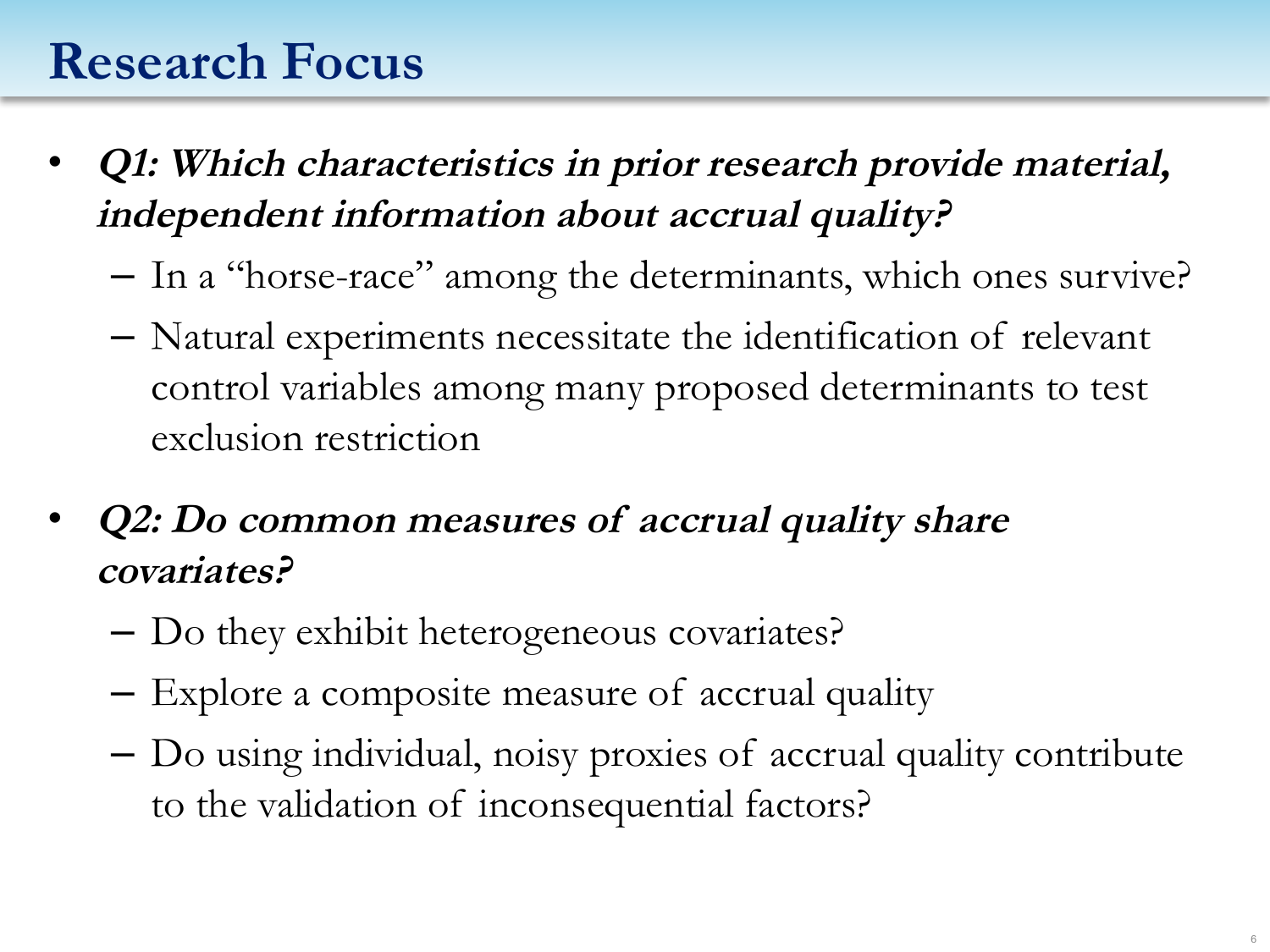#### **Numerous Documented Determinants**

- Prior research: A host of factors cause better/worse AQ
	- We concentrate on 105 proposed determinants of innovation
	- No new economic or psychology based arguments
	- We assess the evidence behind previously proposed factors
	- Rather than gauging a local treatment impact (causality) we focus on the materiality of previously proposed AQ factors
- Measures of Accrual Quality
	- KLW (Kothari et al., 2005) performance-matched discretionary accruals
	- HN (Hribar and Nichols, 2007) unsigned abnormal accruals
	- DGLS (Dechow et al., 2011) industry-adjusted absolute value DD residual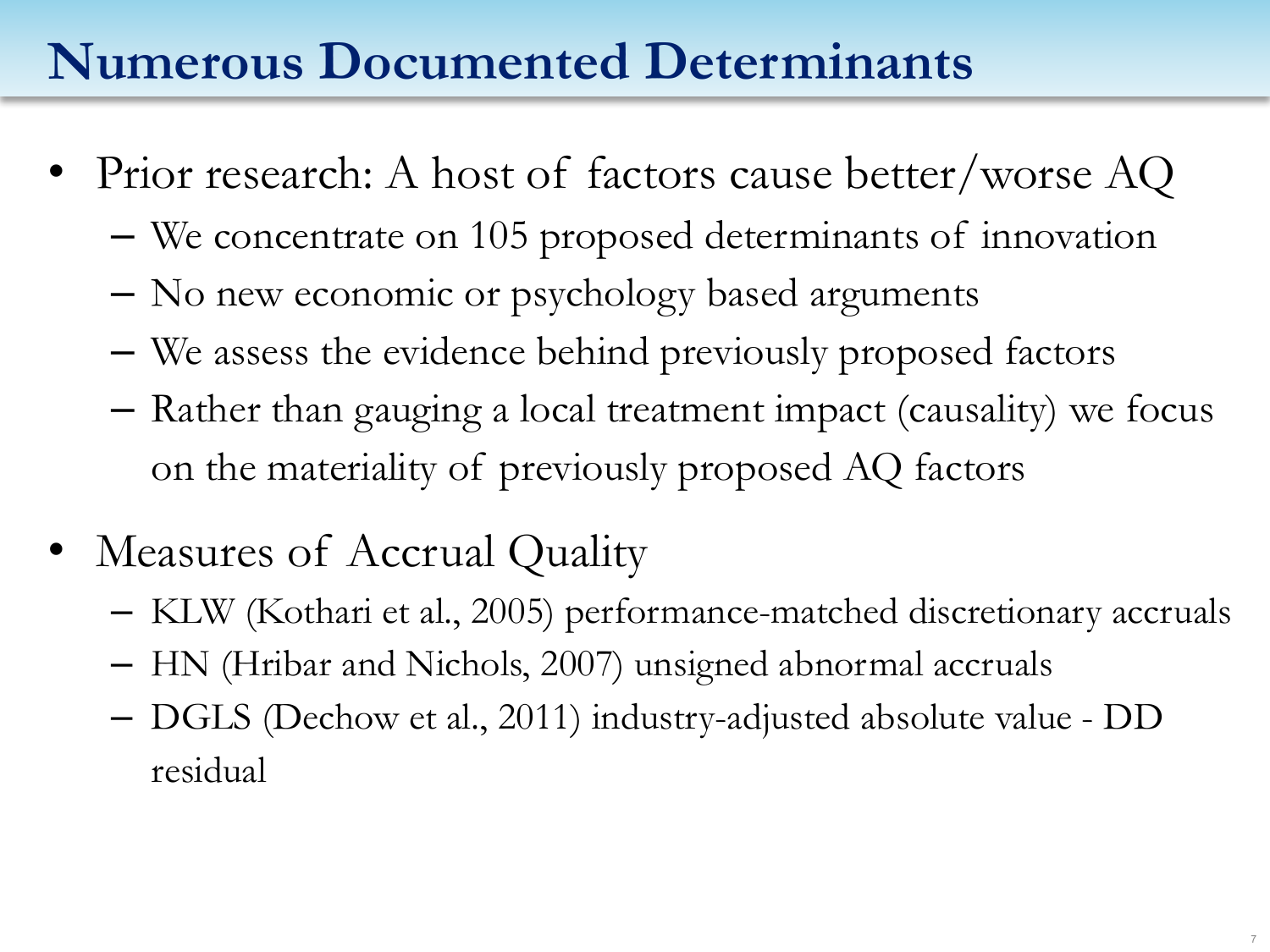## **Traditional Horse Race Approaches**

- Best Subset Selection Regressions
	- Fit all possible models for possible combinations of p predictors
	- $-2^{105} = 40,564,819,207,303,300,000,000,000,000,000 \text{ models}$  (40.6 Noillion)
	- Penalize models for additional complexity (Akaike or Bayesian Information Criteria)
	- Attractive to evaluate proposed variables but computationally infeasible
- Step-wise Regressions
	- Only focus on a subset of the potential models
	- Computationally feasible:  $p(1+p)/2$  or 5,565 models in our case
	- Feasible but unattractive: No Assurance you identify the correct variables
- Meta-Analysis
	- Combine several experimental results to overcome small sample sizes
	- Powerful tool for reducing noise in coefficient estimates
	- Observational data in Accounting/Finance
		- Omitted variables create biases in coefficient estimates
		- Difficult to aggregate biased coefficient estimates
		- No Assurance you get the true model if use meta-analysis with observational data

8

Result: Uncommon in Accounting/Finance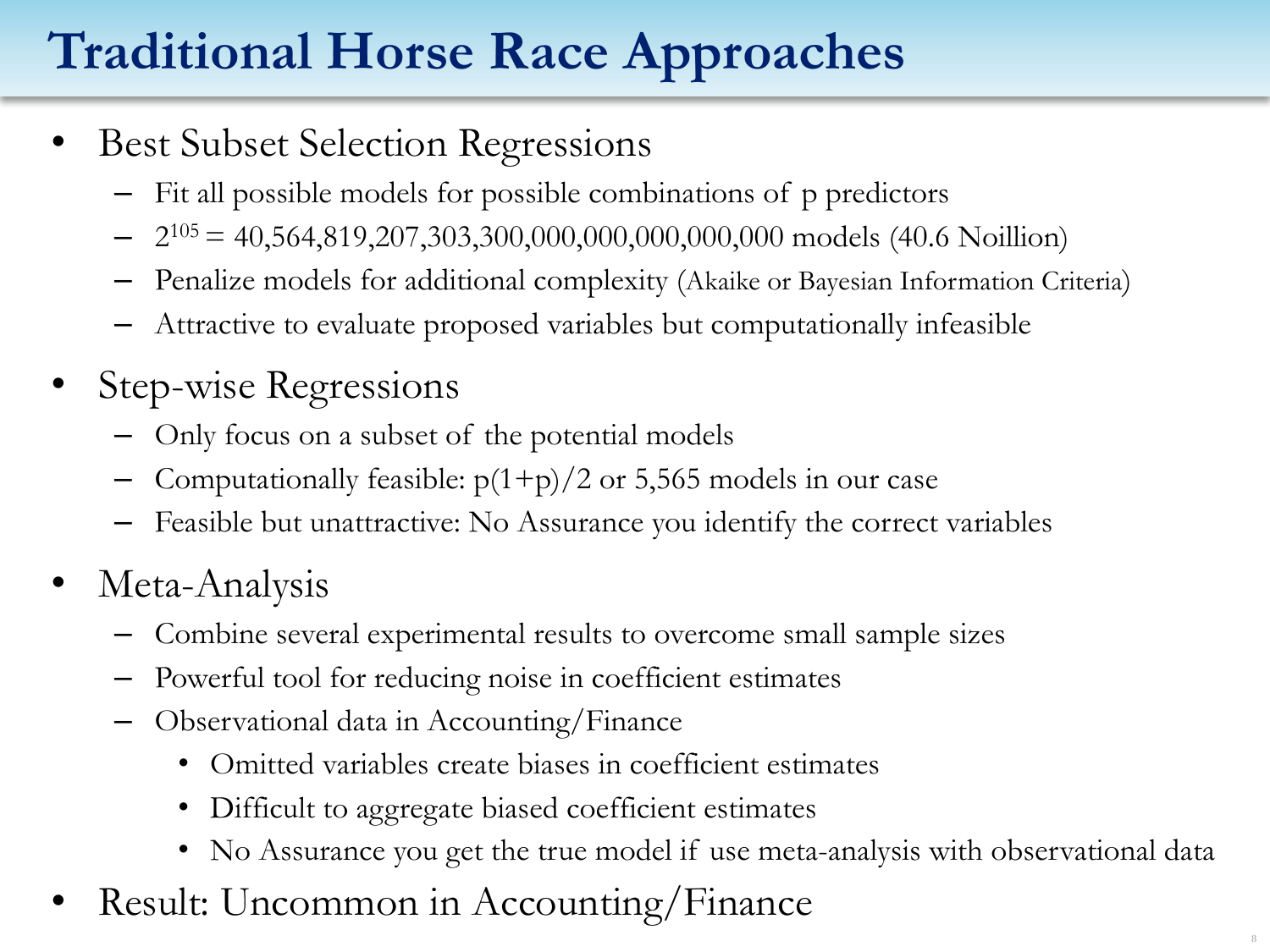#### **Machine Learning Horse Race**

- Machine Learning Based Methods
	- Complimentary tools to causal inference (Einav and Levin, 2014: *Science*)
	- Data driven detection of conditioning variables (Mullainathan and Spiess, 2017: *JEP*)
- Adaptive Lasso (least absolute shrinkage and selection operator)
	- Standard least squares fitting procedure estimates  $B_0, B_1, \ldots, B_p$  by minimizing
		- RSS =  $\sum_{i=1}^{n} (yi B_0 \sum_{j=1}^{p} B_j x_{ij})^2$  $\overline{n}$  $i=1$
	- Adaptive Lasso coefficients minimize the quantity
		- = RSS +  $\lambda \sum_{j=1}^{p} w_j |Bj|$
	- Adaptive weight *w* for each coefficient estimated via ridge regression
	- This penalty shrinks some of the coefficients to zero
- Instead of in-sample measures, use out-of-sample tests to estimate error
	- Cross-validation: Split data into training and validation subsets
	- Fit the models on training subsets, test on excluded subsets
	- Repeat with different training and validation subsets
	- *Oracle Property:* Performs as well as if know true underlying model (Zou, 2006)

9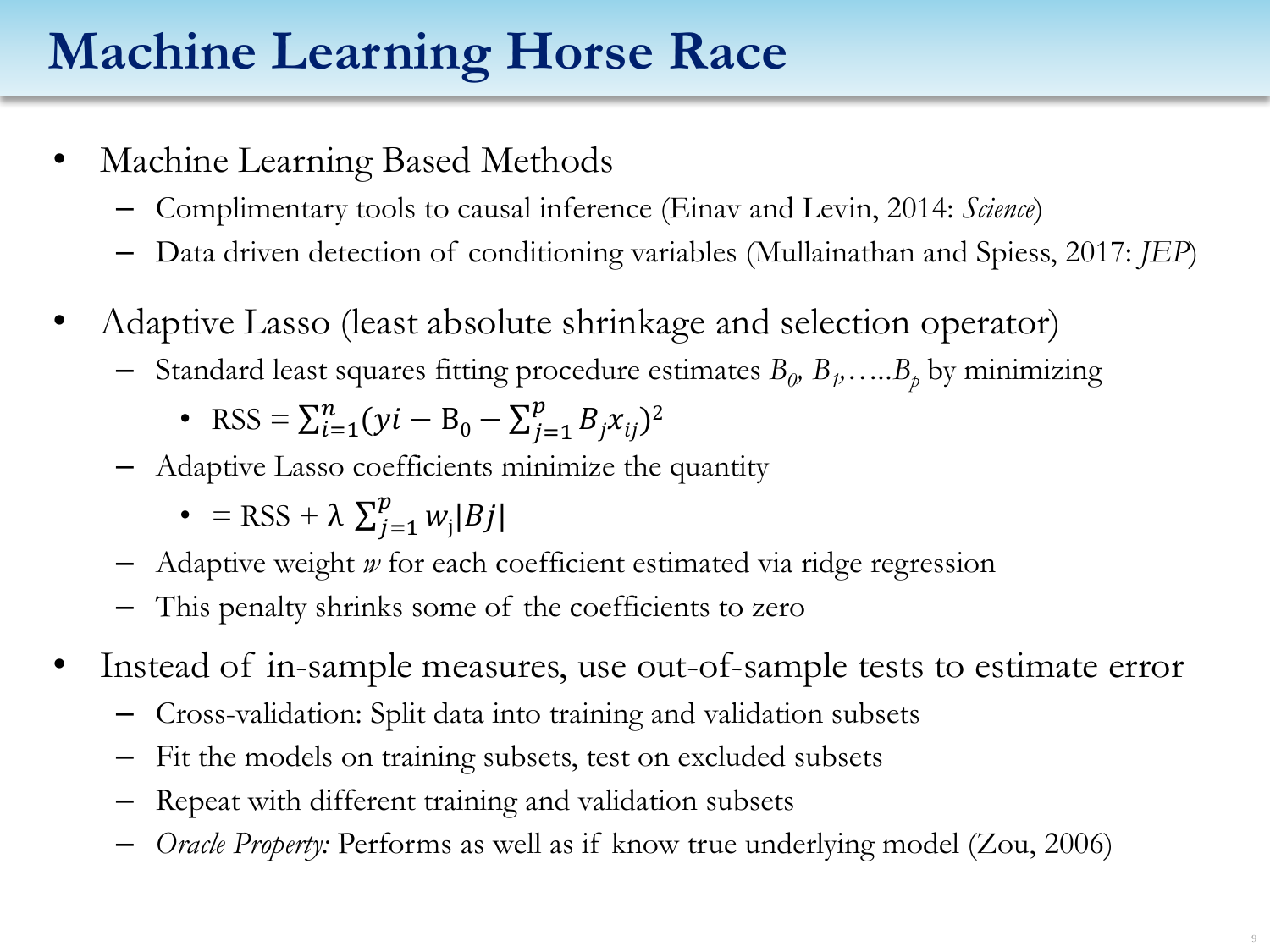#### **Disentangling Accrual Quality**

- Use Machine Learning techniques to assess 105 variables posited in prior research
	- Prior research provides arguments for these variables
	- Which ones provide material, independent explanatory power for AQ?
	- Which of these variables should future research uses as a common set of conditioning variables?
- Do common measures or signals of accrual quality share covariates?
	- How many and which covariates do they share?
	- How deal with multiple signals of left-hand side variable?
- Real World Application: Replicate Recent AQ Study
	- Examine how conditioning on prior determinants influences results
	- Examine how different measures of accrual quality could potentially contribute to the validation of insignificant factors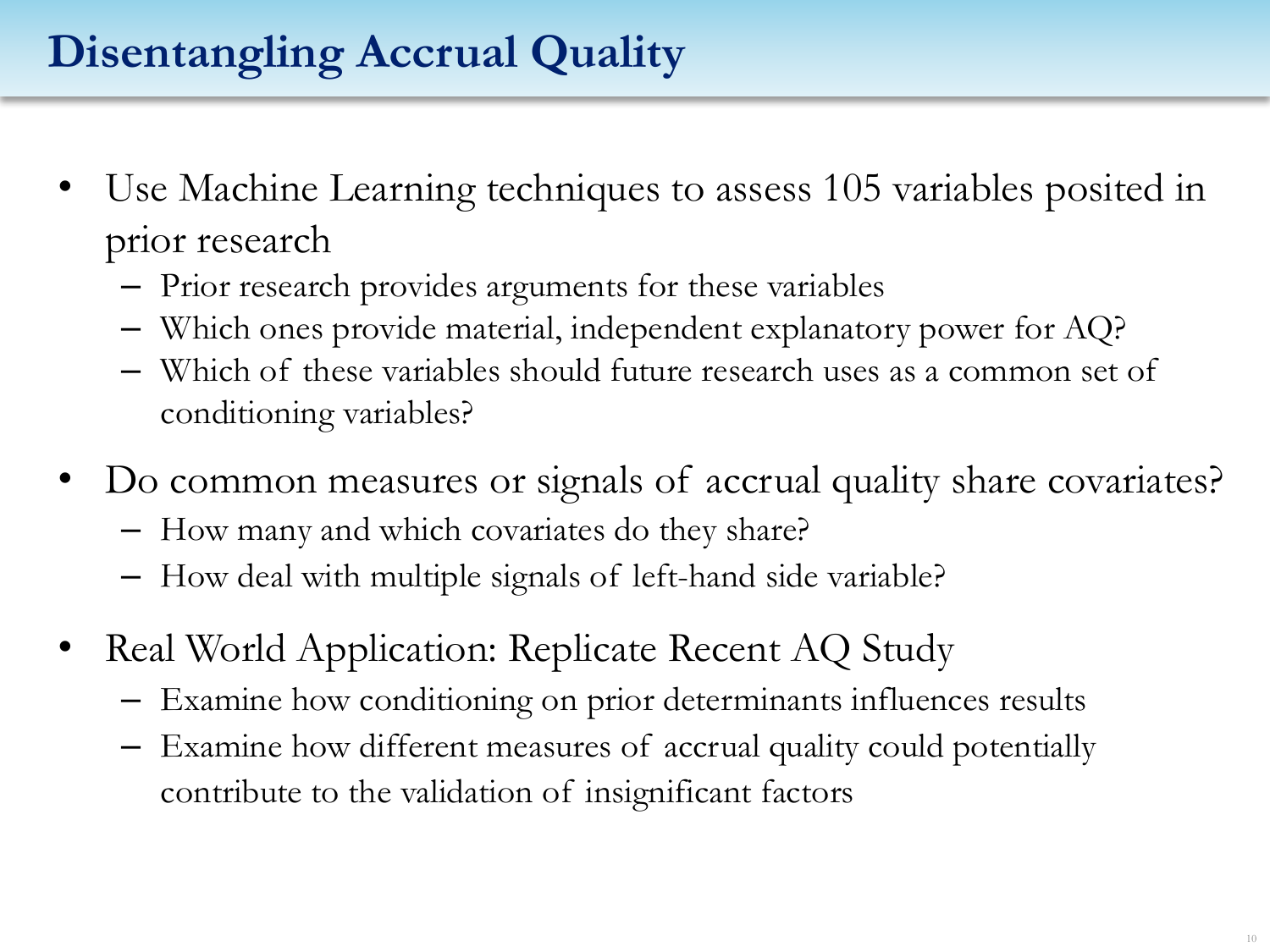## **Data and Analysis**

- Compustat, Execucomp, CRSP, BoardEx, IRRC/Risk Metrics, Department of Labor, Thomson Reuters, I/B/E/S, USPTO, US Census Bureau
- Main Sample 1992- 2013
	- 960 Industrial Firms; 9,852 Observations
	- CEO pay is major limiting factor
- Time Periods
	- 3 and 5 year Rolling Windows
	- Entire time period
- Adaptive Lasso: Cross Validation
	- Model formation and out of sample testing in each window
	- Aggregate across each of the windows
	- Aggregate across entire time period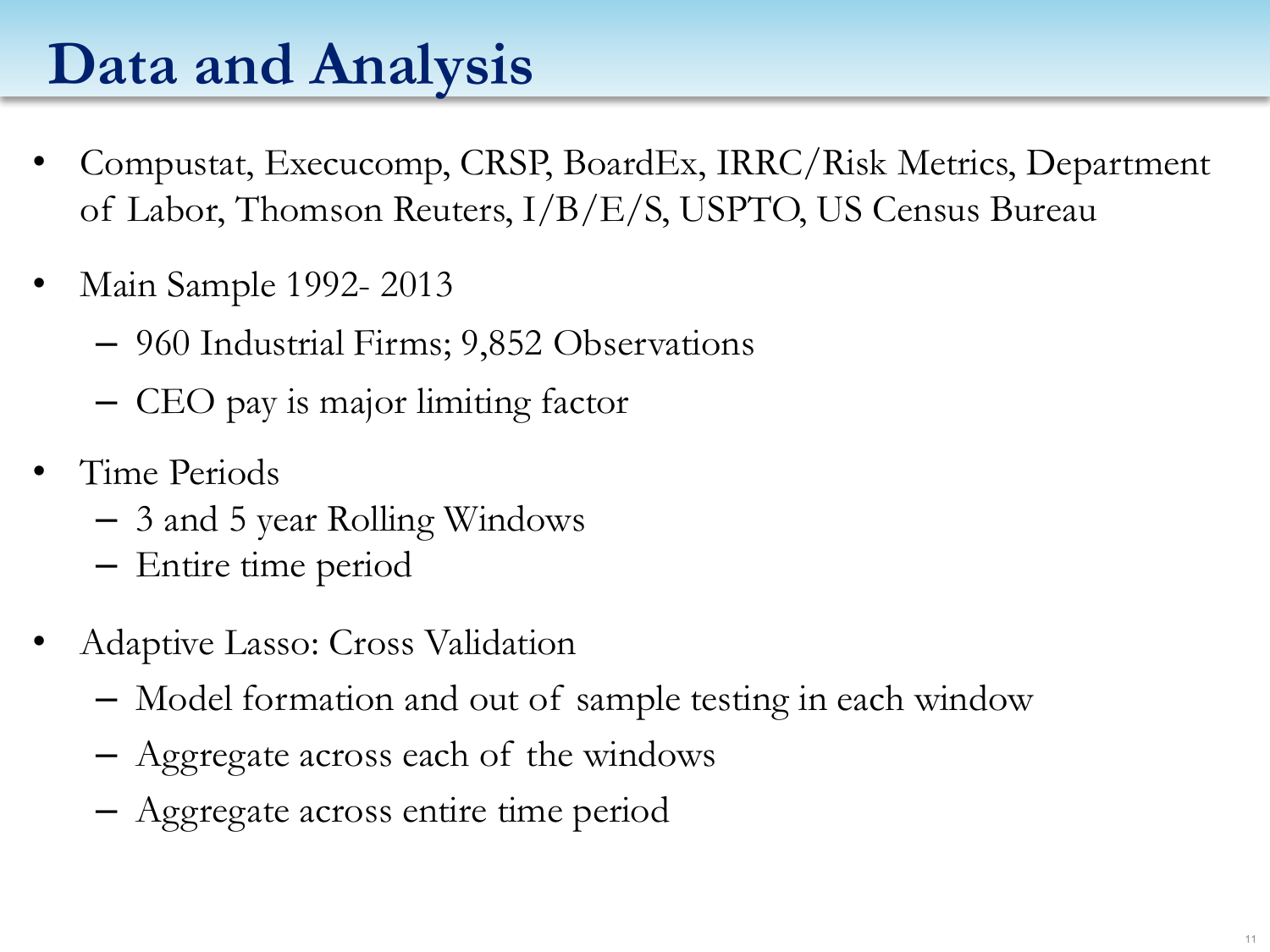## **Aggregate Base Results**

- Managerial, Intermediary, and Governance *rarely* survive
	- $-$  Survival rates hover around  $4\%$
	- Similar to what you might observe by chance
	- 82 of prior variables never survive during any of the rolling windows
- Example: Analyst following
	- 5-year windows (0 out of 18 windows)
	- 3-year windows (1 out 20)
	- Increases  $R^2$  by 0.0006 in traditional AQ regressions
- 8 of 105 prior variables emerge in 2/3 of the rolling windows
	- Firm size, ROA, operating cash flows (and its absolute value), negative earnings, cash sales, FScore, and capital intensity
	- These 8 variables explain 88% of the variation in accrual quality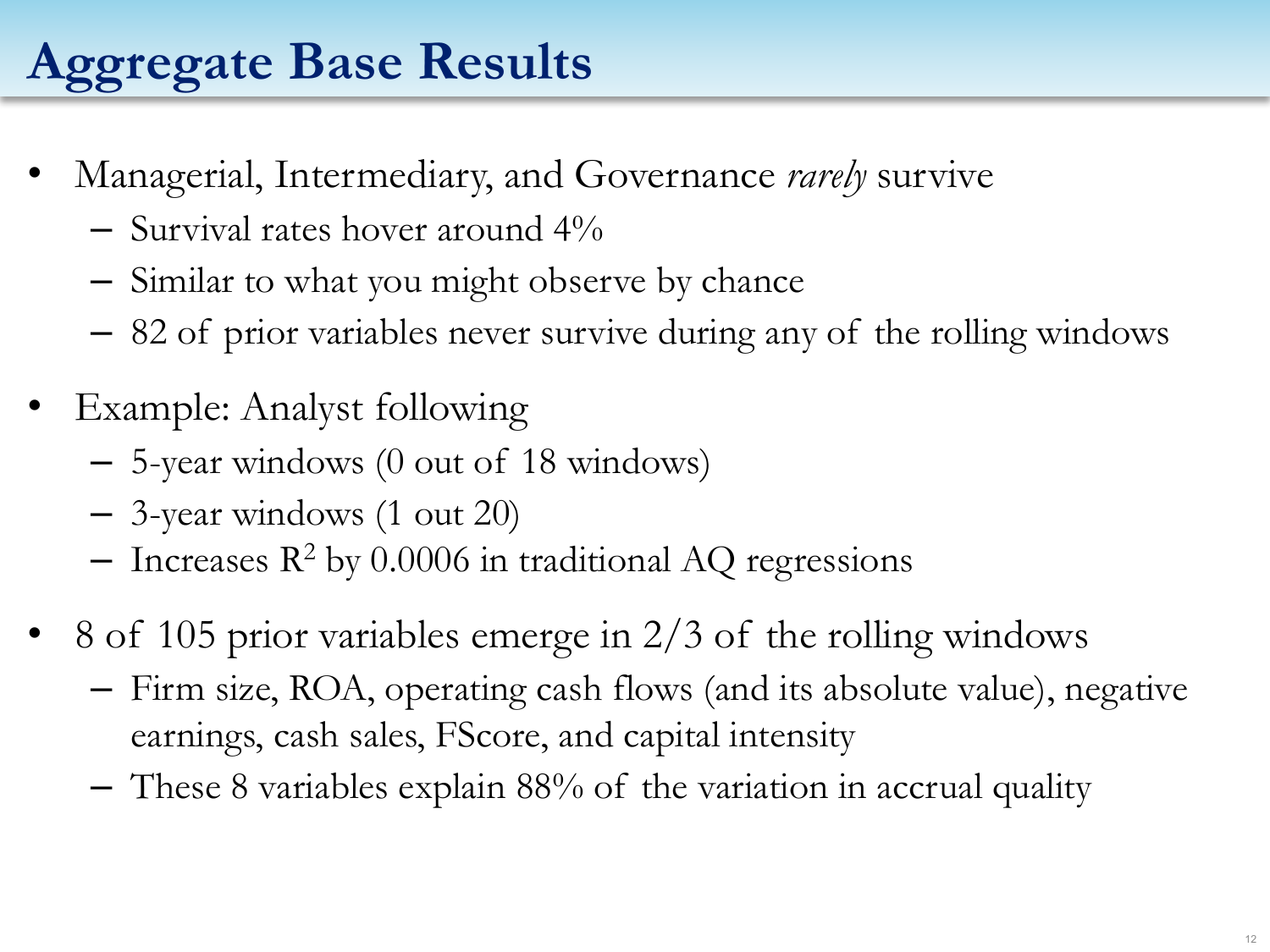## **Main Results – Managerial**

#### **Table 3: Accrual Quality and Adaptive Lasso: A Rolling Window Approach**

|                                    | <b>KLW</b> |             | HN        |             | <b>DGLS</b> |             |
|------------------------------------|------------|-------------|-----------|-------------|-------------|-------------|
|                                    | Frequency  | Incremental | Frequency | Incremental | Frequency   | Incremental |
| <b>Managerial Characteristics:</b> |            |             |           |             |             |             |
| <b>CEO</b> Tenure                  | 0/18       | < 0.001     | 0/18      | < 0.001     | 0/18        | < 0.001     |
| CEO Age                            | 0/18       | < 0.001     | 0/18      | < 0.001     | 0/18        | < 0.001     |
| <b>CEO</b> Delta                   | 0/18       | < 0.001     | 0/18      | < 0.001     | 0/18        | < 0.001     |
| CEO Vega                           | 0/18       | < 0.001     | 0/18      | < 0.001     | 0/18        | < 0.001     |
| CEO Cash Ratio                     | 0/18       | < 0.001     | 0/18      | < 0.001     | 0/18        | < 0.001     |
| CEO Option Pay                     | 0/18       | < 0.001     | 0/18      | < 0.001     | 0/18        | < 0.001     |
| <b>CEO</b> Opportunistic Trade     | 0/18       | < 0.001     | 0/18      | < 0.001     | 0/18        | < 0.001     |
| <b>CEO</b> Gender                  | 5/18       | < 0.001     | 7/18      | 0.0004      | 3/18        | < 0.001     |
| <b>CEO</b> Confidence              | 0/18       | < 0.001     | 1/18      | < 0.001     | 0/18        | < 0.001     |
| CFO Delta                          | 0/18       | < 0.001     | 0/18      | < 0.001     | 0/18        | < 0.001     |
| CFO Vega                           | 0/18       | < 0.001     | 0/18      | < 0.001     | 0/18        | < 0.001     |
| CFO Confidence                     | 2/18       | < 0.001     | 0/18      | < 0.001     | 0/18        | < 0.001     |
| CEO/CFO Bonus Ratio                | 1/18       | < 0.001     | 0/18      | < 0.001     | 0/18        | < 0.001     |
| Insider Ownership                  | 0/18       | < 0.001     | 0/18      | < 0.001     | 0/18        | < 0.001     |
| <b>Insider Total Shares</b>        | 0/18       | < 0.001     | 0/18      | < 0.001     | 0/18        | < 0.001     |
| TMT Pay                            | 0/18       | < 0.001     | 0/18      | < 0.001     | 0/18        | < 0.001     |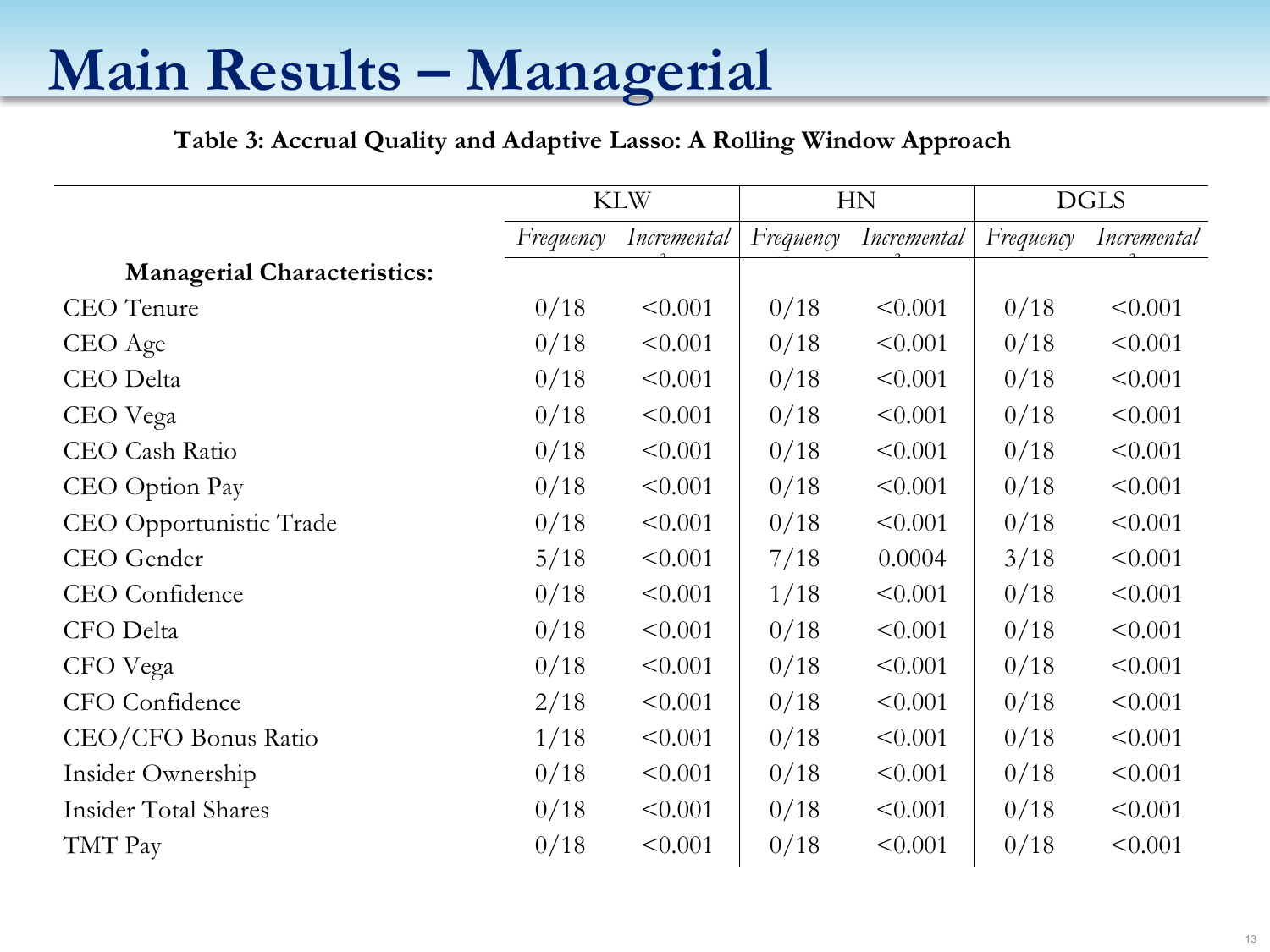## **Main Results – Firm**

| <b>Firm Characteristics:</b> |       |         |       |         |       |         |
|------------------------------|-------|---------|-------|---------|-------|---------|
| Size                         | 12/18 | 0.0485  | 1/18  | < 0.001 | 18/18 | 0.0532  |
| Leverage                     | 0/18  | < 0.001 | 0/18  | < 0.001 | 0/18  | < 0.001 |
| <b>ROA</b>                   | 4/18  | < 0.001 | 0/18  | < 0.001 | 15/18 | 0.0562  |
| Tobin's q                    | 2/18  | < 0.001 | 0/18  | < 0.001 | 0/18  | < 0.001 |
| MB                           | 0/18  | < 0.001 | 0/18  | < 0.001 | 0/18  | < 0.001 |
| <b>Operating Cash Flow</b>   | 7/18  | < 0.001 | 3/18  | < 0.001 | 7/18  | < 0.001 |
| <b>Stock Liquidity</b>       | 0/18  | < 0.001 | 0/18  | < 0.001 | 0/18  | < 0.001 |
| Firm Age                     | 0/18  | < 0.001 | 0/18  | < 0.001 | 0/18  | < 0.001 |
| Distance to SEC              | 0/18  | < 0.001 | 0/18  | < 0.001 | 0/18  | < 0.001 |
| Litigation Risk              | 0/18  | < 0.001 | 1/18  | < 0.001 | 0/18  | < 0.001 |
| <b>Financial Distress</b>    | 0/18  | < 0.001 | 0/18  | < 0.001 | 0/18  | < 0.001 |
| Loss                         | 13/18 | 0.0292  | 11/18 | 0.0032  | 0/18  | < 0.001 |
| Merger Dummy                 | 1/18  | < 0.001 | 0/18  | < 0.001 | 0/18  | < 0.001 |
| Merger                       | 0/18  | < 0.001 | 0/18  | < 0.001 | 0/18  | < 0.001 |
| Issue                        | 4/18  | < 0.001 | 2/18  | < 0.001 | 14/18 | 0.0017  |
| Size Growth                  | 0/18  | < 0.001 | 2/18  | < 0.001 | 0/18  | < 0.001 |
| Sales Growth                 | 1/18  | < 0.001 | 1/18  | < 0.001 | 12/18 | 0.0094  |
| Extreme Growth               | 12/18 | 0.0019  | 10/18 | 0.0024  | 5/18  | < 0.001 |
| Benchmark                    | 0/18  | < 0.001 | 0/18  | < 0.001 | 0/18  | < 0.001 |
| Delaware                     | 0/18  | < 0.001 | 0/18  | < 0.001 | 0/18  | < 0.001 |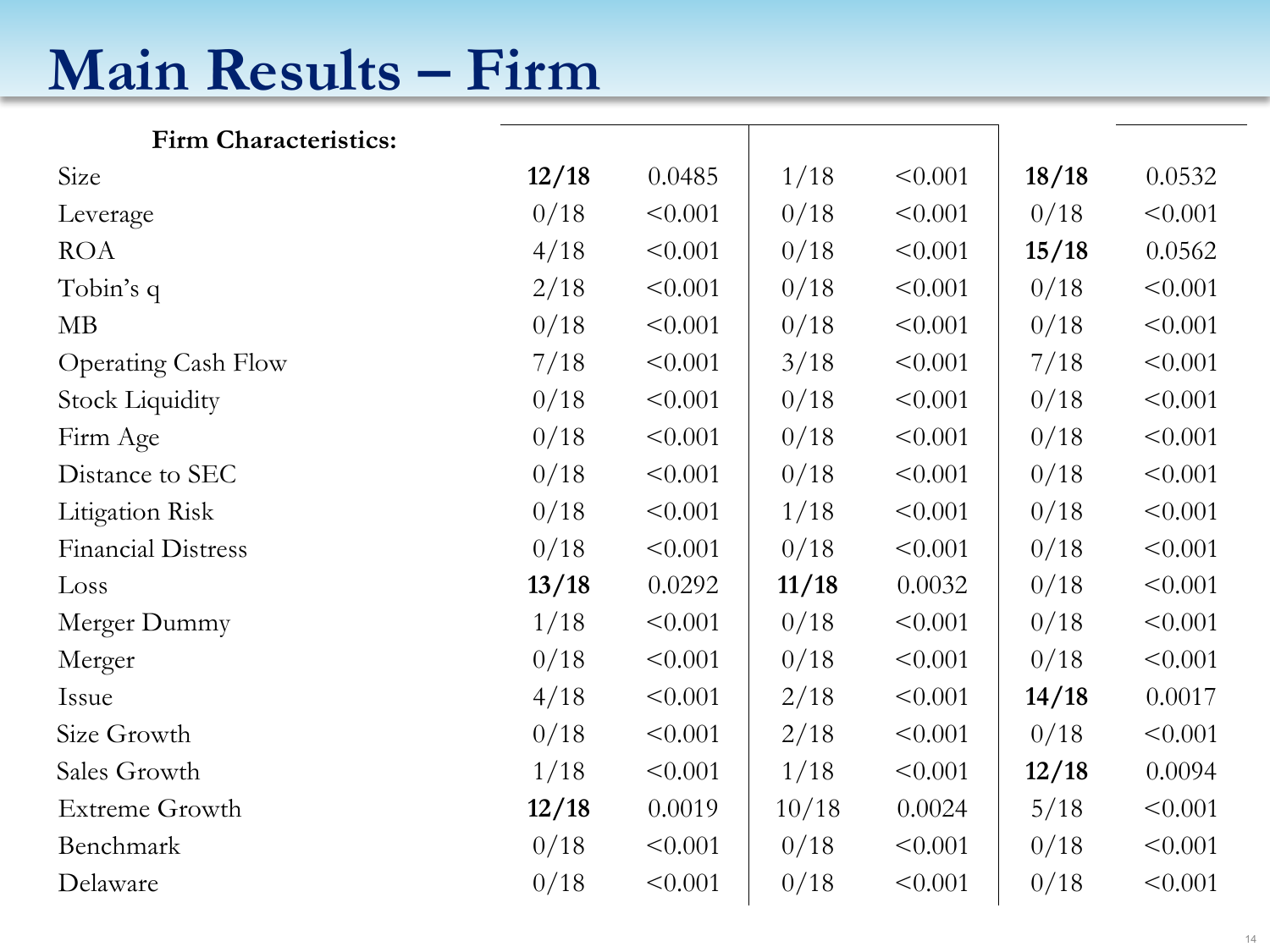## **Main Results – More Firm Characteristics**

| Net Income/Price                      | 0/18  | < 0.001 | 0/18  | < 0.001 | 0/18  | < 0.001 |
|---------------------------------------|-------|---------|-------|---------|-------|---------|
| <b>Operating Cash Flow (Absolute)</b> | 14/18 | 0.0587  | 0/18  | < 0.001 | 18/18 | 0.0792  |
| Quick Ratio                           | 0/18  | < 0.001 | 0/18  | < 0.001 | 3/18  | < 0.001 |
| Z-Score                               | 0/18  | < 0.001 | 0/18  | < 0.001 | 0/18  | < 0.001 |
| $R&D^2$                               | 2/18  | < 0.001 | 1/18  | < 0.001 | 0/18  | < 0.001 |
| Special Items                         | 3/18  | < 0.001 | 0/18  | < 0.001 | 0/18  | < 0.001 |
| Write-down                            | 0/18  | < 0.001 | 0/18  | < 0.001 | 0/18  | < 0.001 |
| Amihud                                | 0/18  | < 0.001 | 0/18  | < 0.001 | 0/18  | < 0.001 |
| ATO Score                             | 0/18  | < 0.001 | 0/18  | < 0.001 | 6/18  | < 0.001 |
| Top Size                              | 0/18  | < 0.001 | 0/18  | < 0.001 | 0/18  | < 0.001 |
| FScore                                | 1/18  | < 0.001 | 0/18  | < 0.001 | 16/18 | 0.0239  |
| Export                                | 0/18  | < 0.001 | 0/18  | < 0.001 | 0/18  | < 0.001 |
| Segment Number                        | 0/18  | < 0.001 | 1/18  | < 0.001 | 0/18  | < 0.001 |
| Capital Intensity                     | 0/18  | < 0.001 | 11/18 | 0.0343  | 14/18 | 0.0076  |
| Organization Capital                  | 0/18  | < 0.001 | 0/18  | < 0.001 | 0/18  | < 0.001 |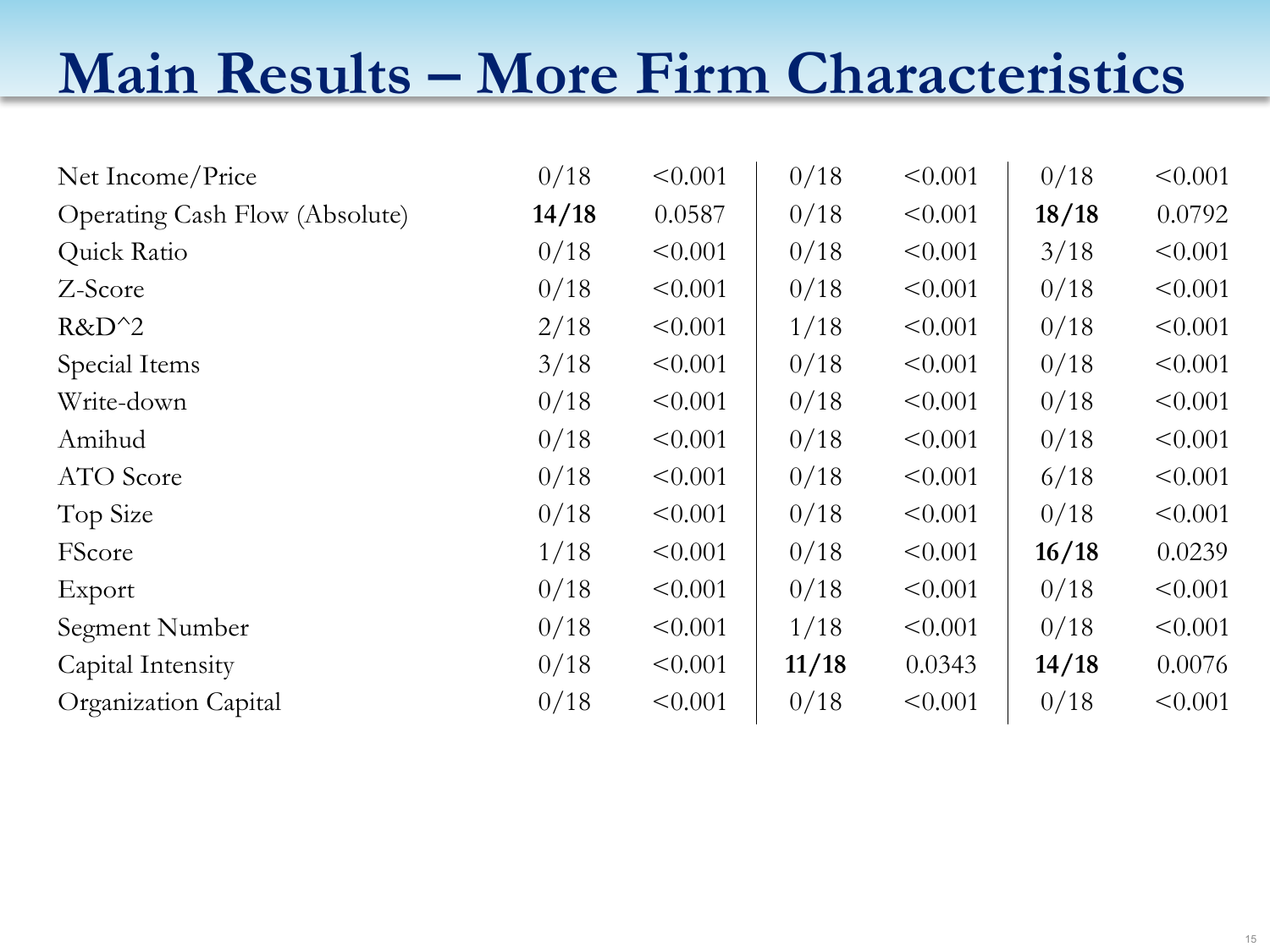## **Main Results – Governance**

| <b>Governance Characteristics:</b> |      |         |      |         |      |         |
|------------------------------------|------|---------|------|---------|------|---------|
| Governance Index                   | 0/18 | < 0.001 | 0/18 | < 0.001 | 0/18 | < 0.001 |
| <b>Staggered Board</b>             | 0/18 | < 0.001 | 0/18 | < 0.001 | 0/18 | < 0.001 |
| Mergers and Charter Amendments     | 2/18 | < 0.001 | 0/18 | < 0.001 | 0/18 | < 0.001 |
| Poison Pill                        | 0/18 | < 0.001 | 0/18 | < 0.001 | 1/18 | < 0.001 |
| Golden Parachutes                  | 1/18 | < 0.001 | 7/18 | 0.0007  | 0/18 | < 0.001 |
| <b>Bylaw Amendments Limit</b>      | 1/18 | < 0.001 | 0/18 | < 0.001 | 1/18 | < 0.001 |
| <b>Audit Committee Size</b>        | 0/18 | < 0.001 | 0/18 | < 0.001 | 0/18 | < 0.001 |
| AC Independence                    | 0/18 | < 0.001 | 1/18 | < 0.001 | 0/18 | < 0.001 |
| AC Expertise                       | 0/18 | < 0.001 | 0/18 | < 0.001 | 0/18 | < 0.001 |
| <b>Board Size</b>                  | 0/18 | < 0.001 | 0/18 | < 0.001 | 0/18 | < 0.001 |
| Board Independence                 | 0/18 | < 0.001 | 0/18 | < 0.001 | 0/18 | < 0.001 |
| <b>Busy Board</b>                  | 0/18 | < 0.001 | 0/18 | < 0.001 | 0/18 | < 0.001 |
| <b>CSR</b>                         | 0/18 | < 0.001 | 0/18 | < 0.001 | 0/18 | < 0.001 |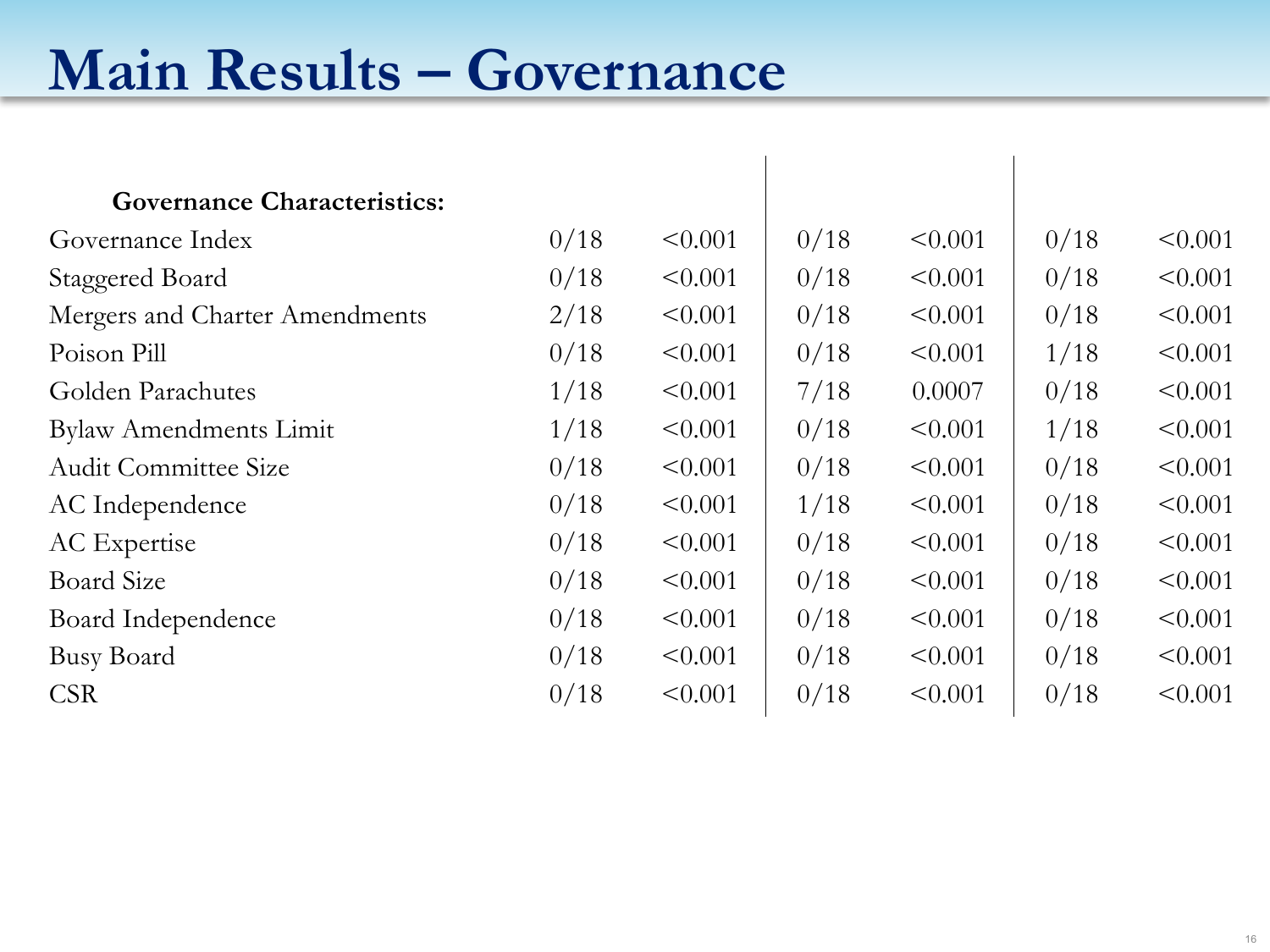## **Main Results – Intermediary**

| <b>Intermediary Characteristics:</b>  |      |         |      |         |      |         |
|---------------------------------------|------|---------|------|---------|------|---------|
| Analyst Following                     | 0/18 | < 0.001 | 0/18 | < 0.001 | 0/18 | < 0.001 |
| <b>Analyst Tenure</b>                 | 0/18 | < 0.001 | 0/18 | < 0.001 | 0/18 | < 0.001 |
| Analyst Portfolio                     | 0/18 | < 0.001 | 0/18 | < 0.001 | 0/18 | < 0.001 |
| Analyst Experience                    | 0/18 | < 0.001 | 0/18 | < 0.001 | 0/18 | < 0.001 |
| <b>Analyst Top House</b>              | 0/18 | < 0.001 | 0/18 | < 0.001 | 0/18 | < 0.001 |
| Institutional Ownership               | 0/18 | < 0.001 | 0/18 | < 0.001 | 0/18 | < 0.001 |
| Dedicated Institutional Ownership     | 0/18 | < 0.001 | 0/18 | < 0.001 | 0/18 | < 0.001 |
| Non-Dedicated Institutional Ownership | 0/18 | < 0.001 | 0/18 | < 0.001 | 0/18 | < 0.001 |
| Blockholder                           | 4/18 | < 0.001 | 0/18 | < 0.001 | 0/18 | < 0.001 |
| New Auditor                           | 6/18 | < 0.001 | 1/18 | < 0.001 | 2/18 | < 0.001 |
| <b>Auditor Tenure</b>                 | 0/18 | < 0.001 | 0/18 | < 0.001 | 0/18 | < 0.001 |
| $Big\5$                               | 0/18 | < 0.001 | 0/18 | < 0.001 | 0/18 | < 0.001 |

 $\overline{1}$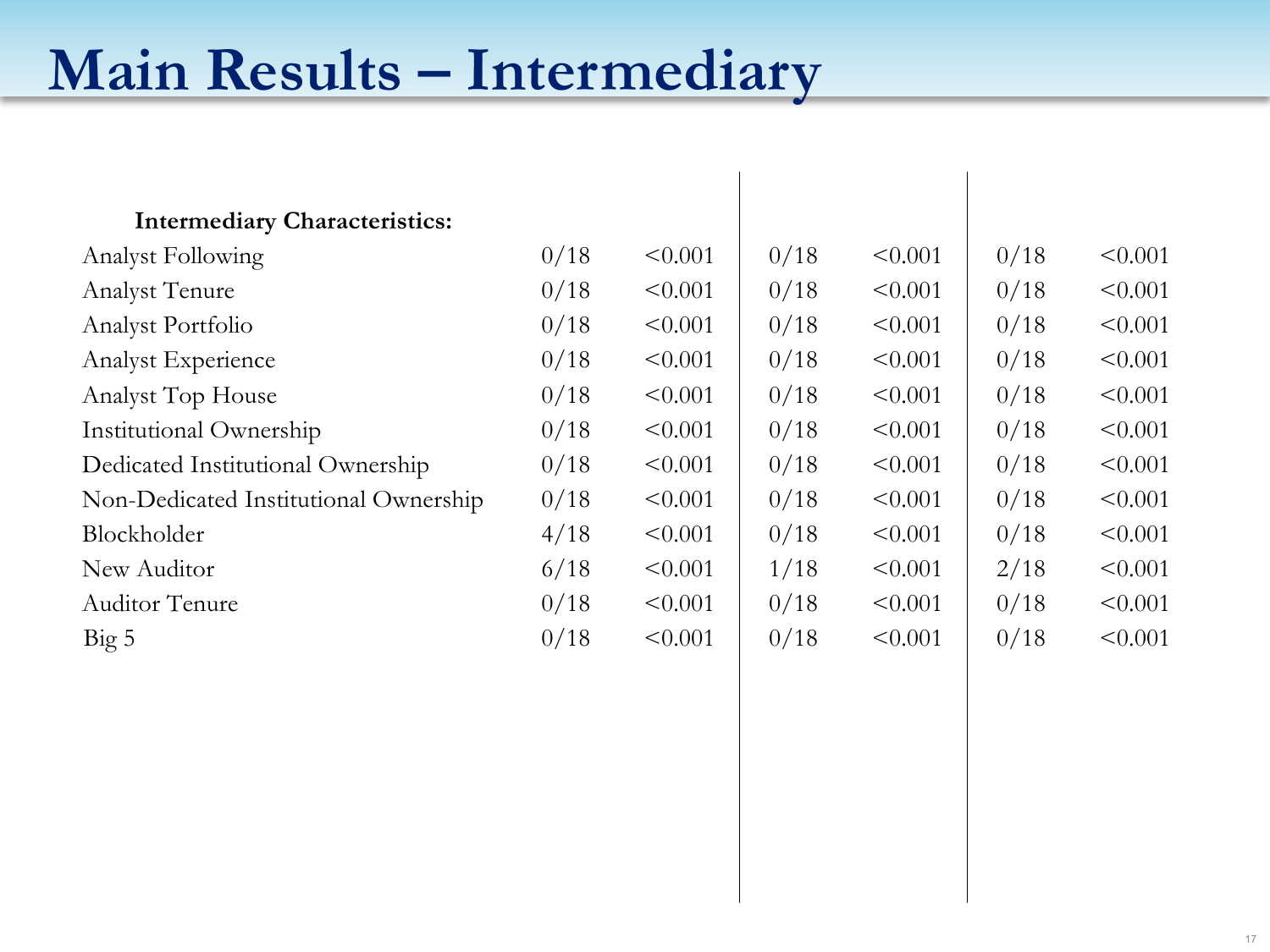## **Results Seem Surprising**

- Characteristics arise in two of the three proxies for accrual quality
	- Example: Firm size
		- 12 out 18 windows using KLW
		- 18 out of 18 windows using DGLS
		- 1 out 18 times using HN
	- No Variable emerges across all 3 measures of accrual quality
- Each accrual quality measure
	- Idiosyncratic covariates
	- Shared covariates with one or the other measure
	- Explanatory power varies widely
		- KLW exhibiting 8.3% of  $\mathbb{R}^2$
		- HN 37.4% of  $R^2$
		- DGLS 24.9% of  $R^2$
- How deal with Multiple Signals
	- If RHS variables, then include each signal in test (Holmstrom, 1979)
	- Develop a composite measure based on their commonality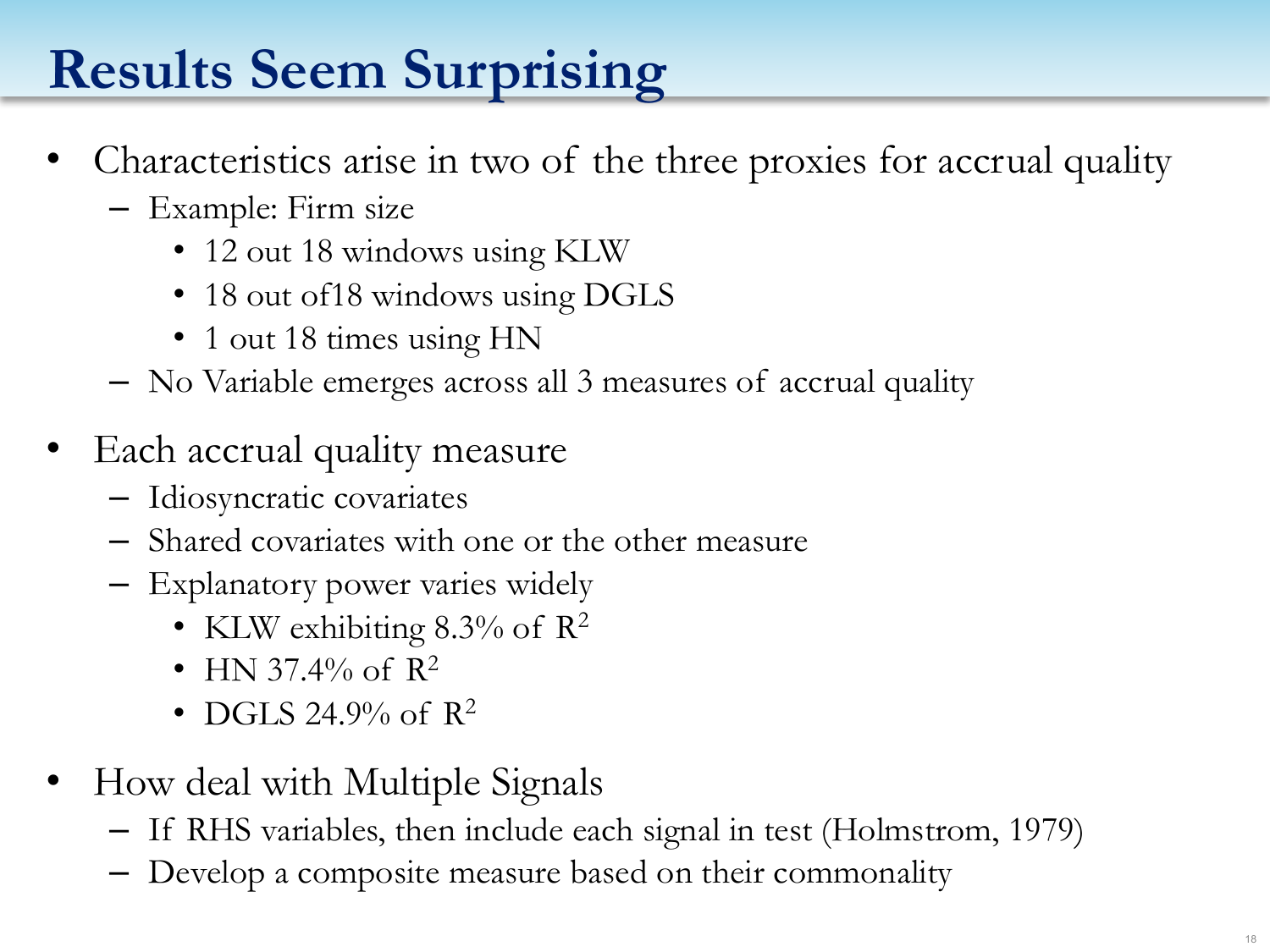### **Composite Measure of AQ**

- Factor analysis
	- These 3 measures of accrual quality not that highly correlated

|             | <b>KLW</b> | HN    | <b>DGLS</b> |
|-------------|------------|-------|-------------|
| <b>KLW</b>  | 1.000      |       |             |
| <b>HN</b>   | 0.035      | 1.000 |             |
| <b>DGLS</b> | 0.191      | 0.158 | 1.000       |

- Share one significant common factor
- DGLS most highly correlated with common factor

| Variable    | Factor1 | <b>Uniqueness</b> |
|-------------|---------|-------------------|
| <b>KLW</b>  | 0.6221  | 0.6130            |
| <b>HN</b>   | 0.5387  | 0.7099            |
| <b>DGLS</b> | 0.7671  | 0.4115            |

Which prior variables explain the common factor?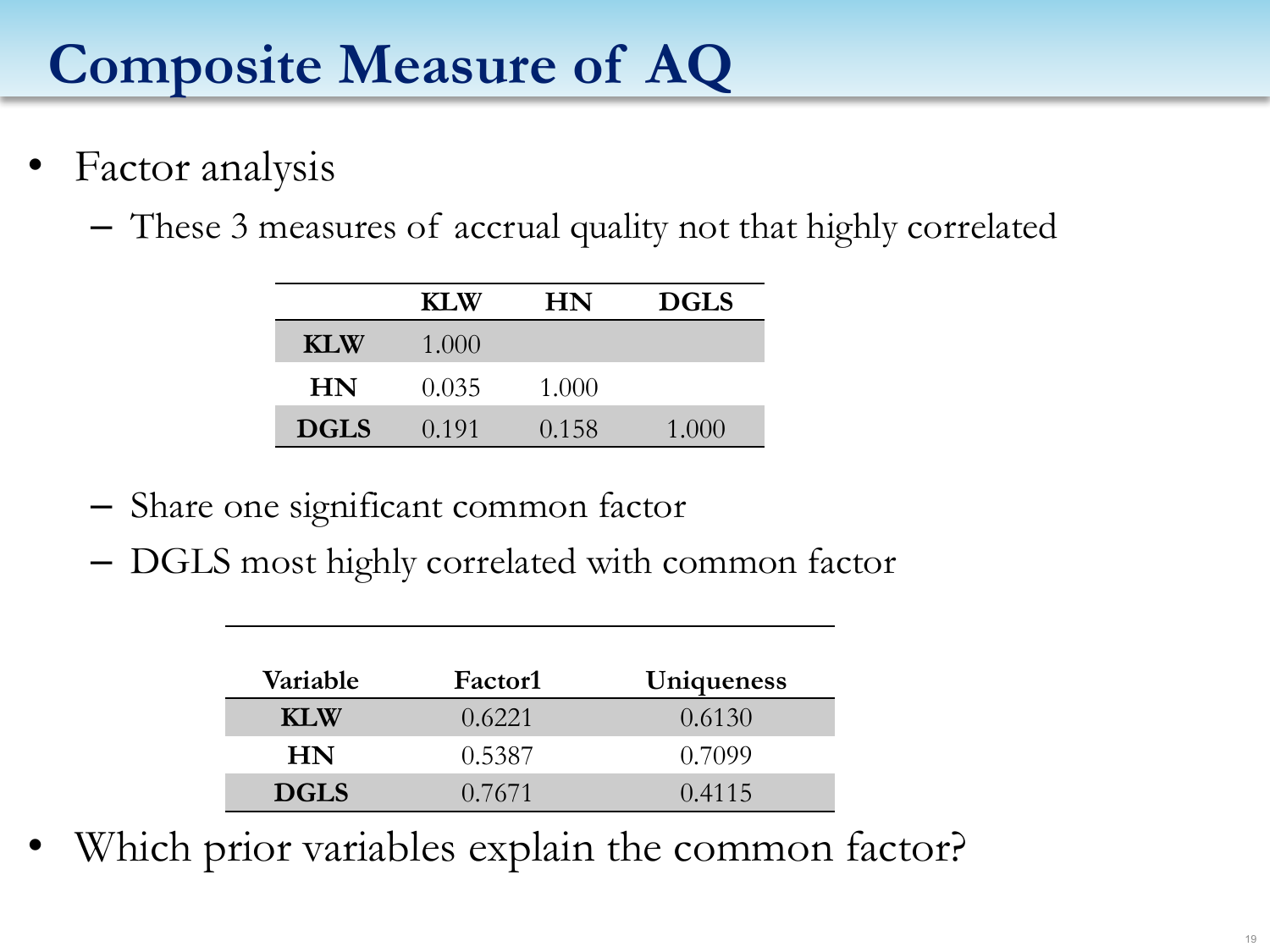|                                      | (1)           | (2)           |
|--------------------------------------|---------------|---------------|
|                                      | 5-year Window | 3-year Window |
| <b>Managerial Characteristics:</b>   |               |               |
| <b>CEO</b> Tenure                    | 0/18          | 0/20          |
| CEO Age                              | 0/18          | 0/20          |
| CEO Delta                            | 0/18          | 0/20          |
| CEO Vega                             | 0/18          | 0/20          |
| CEO Cash Ratio                       | 0/18          | 0/20          |
| CEO Option Pay                       | 0/18          | 0/20          |
| <b>CEO</b> Opportunistic Trade       | 0/18          | 0/20          |
| <b>CEO</b> Gender                    | 3/18          | 1/20          |
| <b>CEO</b> Confidence                | 0/18          | 0/20          |
| CFO Delta                            | 0/18          | 0/20          |
| CFO Vega                             | 0/18          | 1/20          |
| CFO Confidence                       | 0/18          | 0/20          |
| CEO/CFO Bonus Ratio                  | 0/18          | 0/20          |
| Insider Ownership                    | 0/18          | 0/20          |
| <b>Insider Total Shares</b>          | 0/18          | 0/20          |
| TMT Pay                              | 0/18          | 0/20          |
| <b>Intermediary Characteristics:</b> |               |               |
| Analyst Following                    | 0/18          | 1/20          |
| <b>Analyst Tenure</b>                | 0/18          | 0/20          |
| Analyst Portfolio                    | 0/18          | 0/20          |
| Analyst Experience                   | 0/18          | 0/20          |

#### **Table 6: Composite Measure and Variable Selection**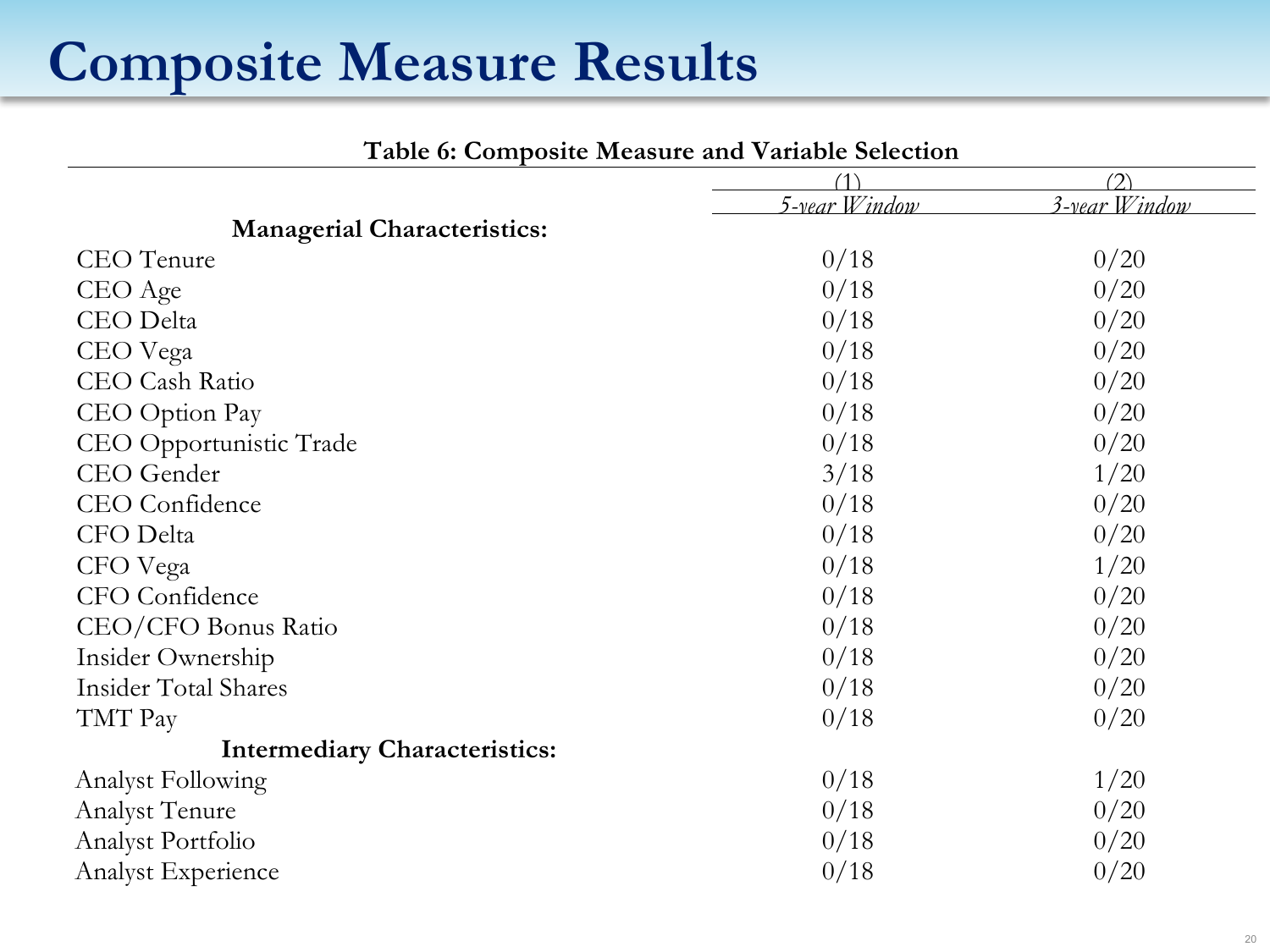| Analyst Top House                     | 0/18  | 0/20  |
|---------------------------------------|-------|-------|
| Institutional Ownership               | 1/18  | 0/20  |
| Dedicated Institutional Ownership     | 0/18  | 0/20  |
| Non-Dedicated Institutional Ownership | 0/18  | 1/20  |
| Blockholder                           | 0/18  | 2/20  |
| New Auditor                           | 3/18  | 6/20  |
| <b>Auditor Tenure</b>                 | 0/18  | 0/20  |
| $Big\}$ 5                             | 1/18  | 0/20  |
| <b>Firm Characteristics:</b>          |       |       |
| <b>Size</b>                           | 18/18 | 20/20 |
| Leverage                              | 0/18  | 0/20  |
| <b>ROA</b>                            | 18/18 | 15/20 |
| Tobin's q                             | 0/18  | 0/20  |
| MB                                    | 0/18  | 0/20  |
| <b>Operating Cash Flow</b>            | 13/18 | 17/20 |
| <b>Stock Liquidity</b>                | 0/18  | 0/20  |
| Firm Age                              | 0/18  | 0/20  |
| Distance to SEC                       | 0/18  | 0/20  |
| Litigation Risk                       | 0/18  | 1/20  |
| <b>Financial Distress</b>             | 0/18  | 2/20  |
| Loss                                  | 18/18 | 18/20 |
| Merger Dummy                          | 0/18  | 0/20  |
| Merger                                | 0/18  | 0/20  |
| Issue                                 | 8/18  | 11/20 |
| Size Growth                           | 0/18  | 0/20  |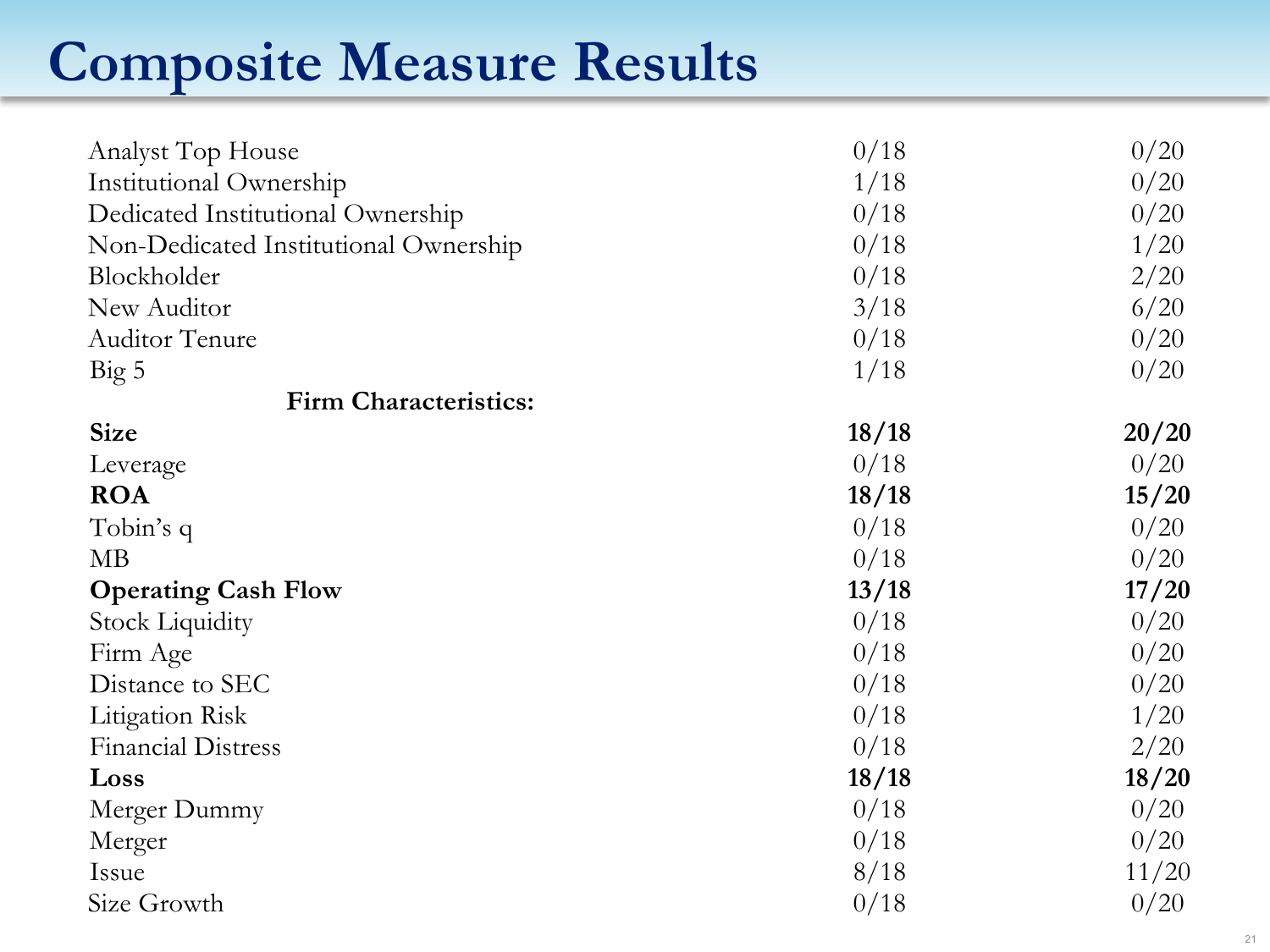| Sales Growth           | 5/18  | 1/20  |
|------------------------|-------|-------|
| <b>Extreme Growth</b>  | 2/18  | 10/20 |
| Benchmark              | 0/18  | 1/20  |
| Delaware               | 0/18  | 0/20  |
| R&D                    | 1/18  | 0/20  |
| Change in Net Income   | 0/18  | 0/20  |
| <b>Stock Return</b>    | 0/18  | 0/20  |
| Cash Flow Variation    | 0/18  | 1/20  |
| Net Income Variation   | 0/18  | 0/20  |
| ROA Variation          | 0/18  | 0/20  |
| Sales Growth Variation | 0/18  | 0/20  |
| Asset Turnover         | 0/18  | 0/20  |
| Sales Variation        | 0/18  | 0/20  |
| <b>Operating Cycle</b> | 0/18  | 1/20  |
| Advertise              | 0/18  | 0/20  |
| <b>CAPX</b>            | 8/18  | 5/20  |
| Change in ROA          | 0/18  | 0/20  |
| Abnormal Employee      | 0/18  | 0/20  |
| $CAPX^2$               | 2/18  | 0/20  |
| Cash                   | 0/18  | 1/20  |
| <b>Cash Sales</b>      | 15/18 | 14/20 |
| Cash Sale Change       | 0/18  | 0/20  |
| Days Payable           | 0/18  | 0/20  |
| Loss Percent           | 1/18  | 0/20  |
| Non-Operating Assets   | 0/18  | 1/20  |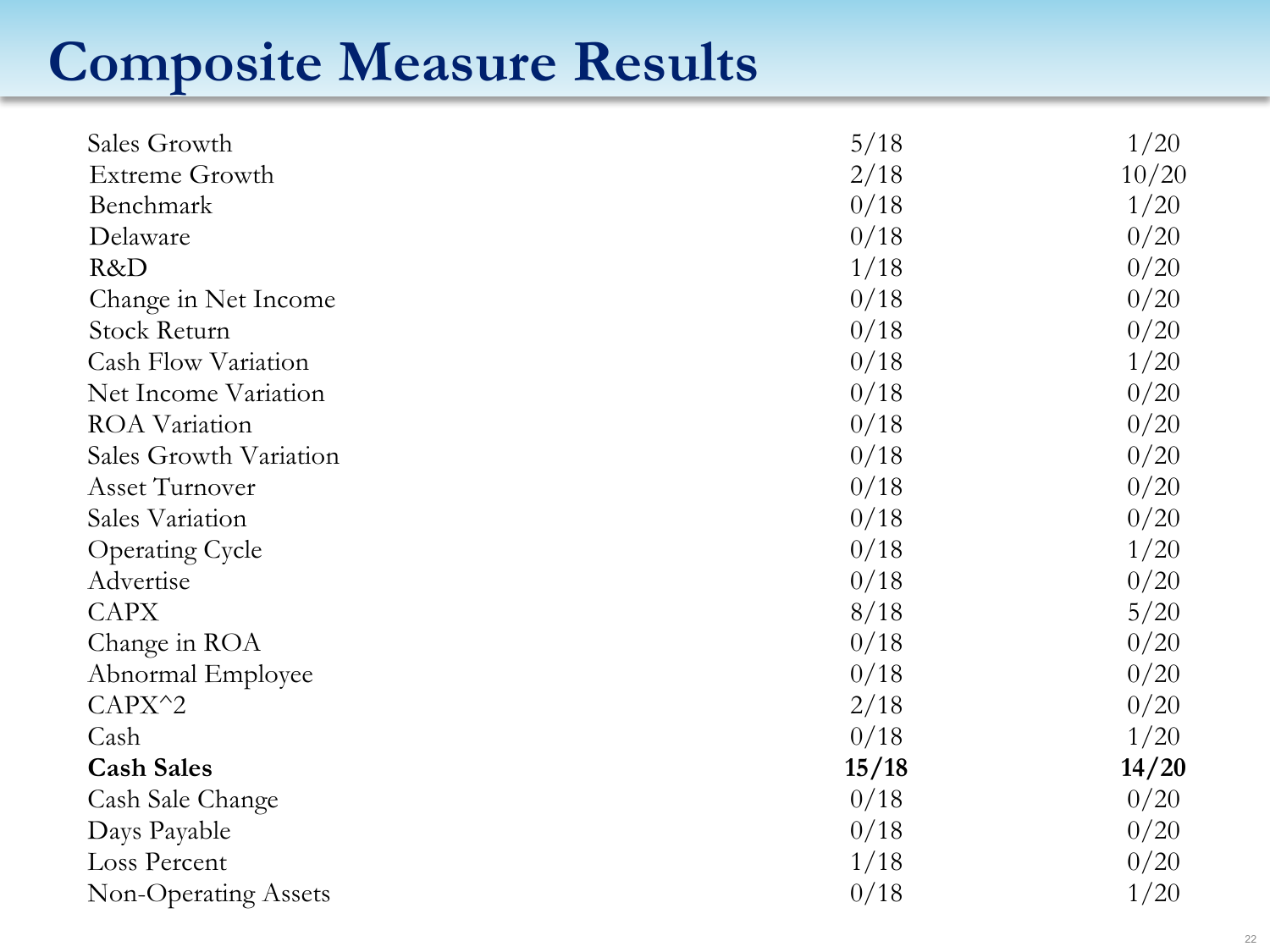| Net Income/Price                      | 0/18  | 0/20  |  |
|---------------------------------------|-------|-------|--|
| <b>Operating Cash Flow (Absolute)</b> | 18/18 | 19/20 |  |
| Quick Ratio                           | 0/18  | 0/20  |  |
| Z-Score                               | 0/18  | 0/20  |  |
| $R&D^2$                               | 0/18  | 0/20  |  |
| Special Items                         | 1/18  | 0/20  |  |
| Write-down                            | 0/18  | 0/20  |  |
| Amihud                                | 3/18  | 3/20  |  |
| ATO Score                             | 0/18  | 0/20  |  |
| Top Size                              | 0/18  | 0/20  |  |
| <b>FScore</b>                         | 12/18 | 14/20 |  |
| Export                                | 0/18  | 0/20  |  |
| Segment Number                        | 0/18  | 0/20  |  |
| <b>Capital Intensity</b>              | 18/18 | 15/20 |  |
| Organization Capital                  | 0/18  | 0/20  |  |
| <b>Governance Characteristics:</b>    |       |       |  |
| Governance Index                      | 0/18  | 0/20  |  |
| Staggered Board                       | 0/18  | 0/20  |  |
| Mergers and Charter Amendments        | 0/18  | 0/20  |  |
| Poison Pill                           | 0/18  | 0/20  |  |
| Golden Parachutes                     | 0/18  | 0/20  |  |
| <b>Bylaw Amendments Limit</b>         | 0/18  | 1/20  |  |
| <b>Audit Committee Size</b>           | 0/18  | 0/20  |  |
| AC Independence                       | 0/18  | 0/20  |  |
| AC Expertise                          | 0/18  | 0/20  |  |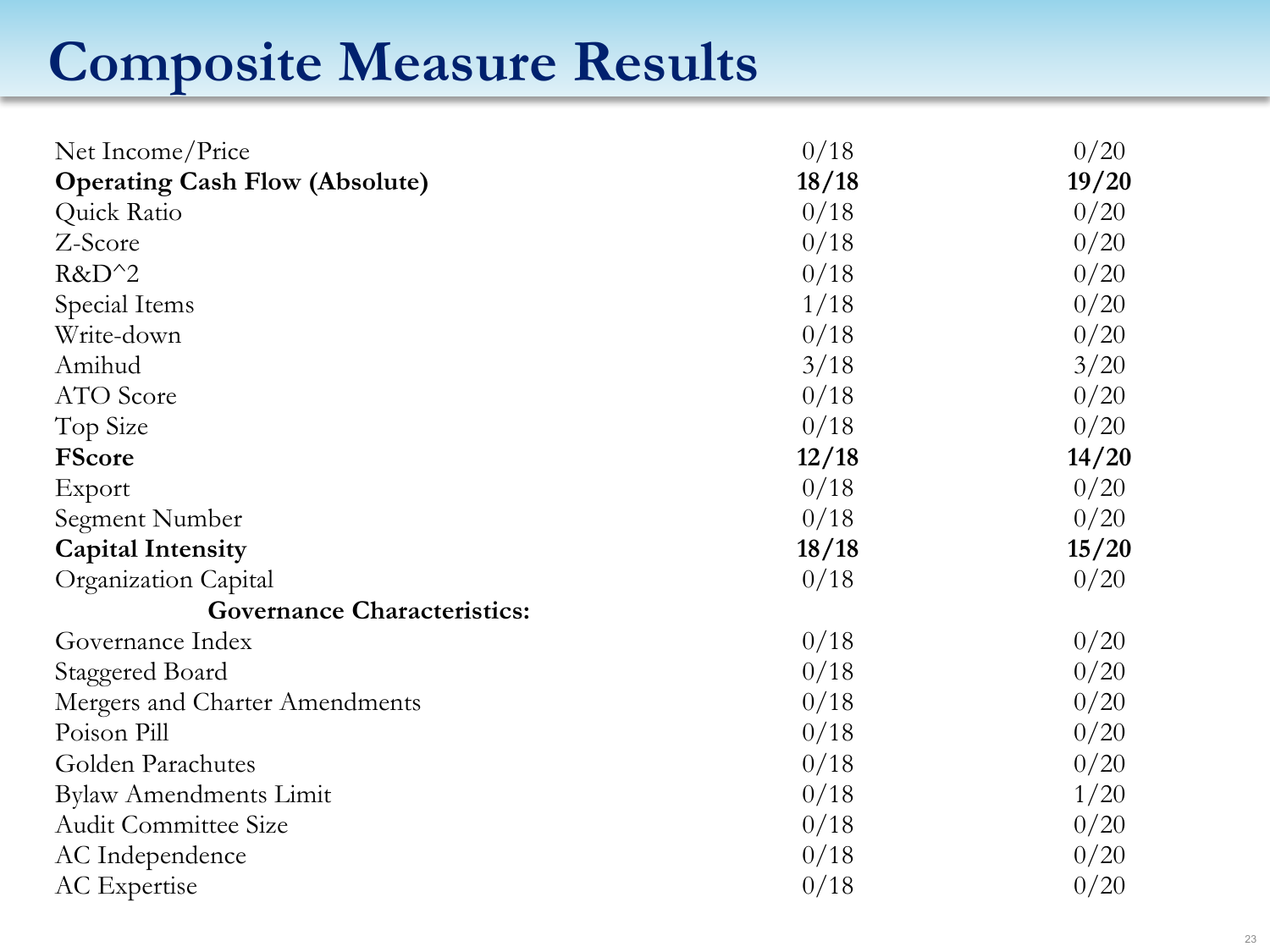| <b>Board Size</b>                      | 0/18 | 0/20 |
|----------------------------------------|------|------|
| Board Independence                     | 0/18 | 0/20 |
| Busy Board                             | 0/18 | 0/20 |
| <b>CSR</b>                             | 0/18 | 0/20 |
| <b>State/Industry Characteristics:</b> |      |      |
| <b>Industry Sales Growth</b>           | 3/18 | 8/20 |
| Industry MB                            | 0/18 | 1/20 |
| <b>Industry Competition</b>            | 1/18 | 1/20 |
| State Population                       | 0/18 | 0/20 |
| <b>Unemployment Rate</b>               | 0/18 | 0/20 |
| State GDP                              | 0/18 | 0/20 |
| GDP Growth                             | 0/18 | 0/20 |
| State Firm Return                      | 0/18 | 0/20 |
| <b>State Return Variation</b>          | 0/18 | 0/20 |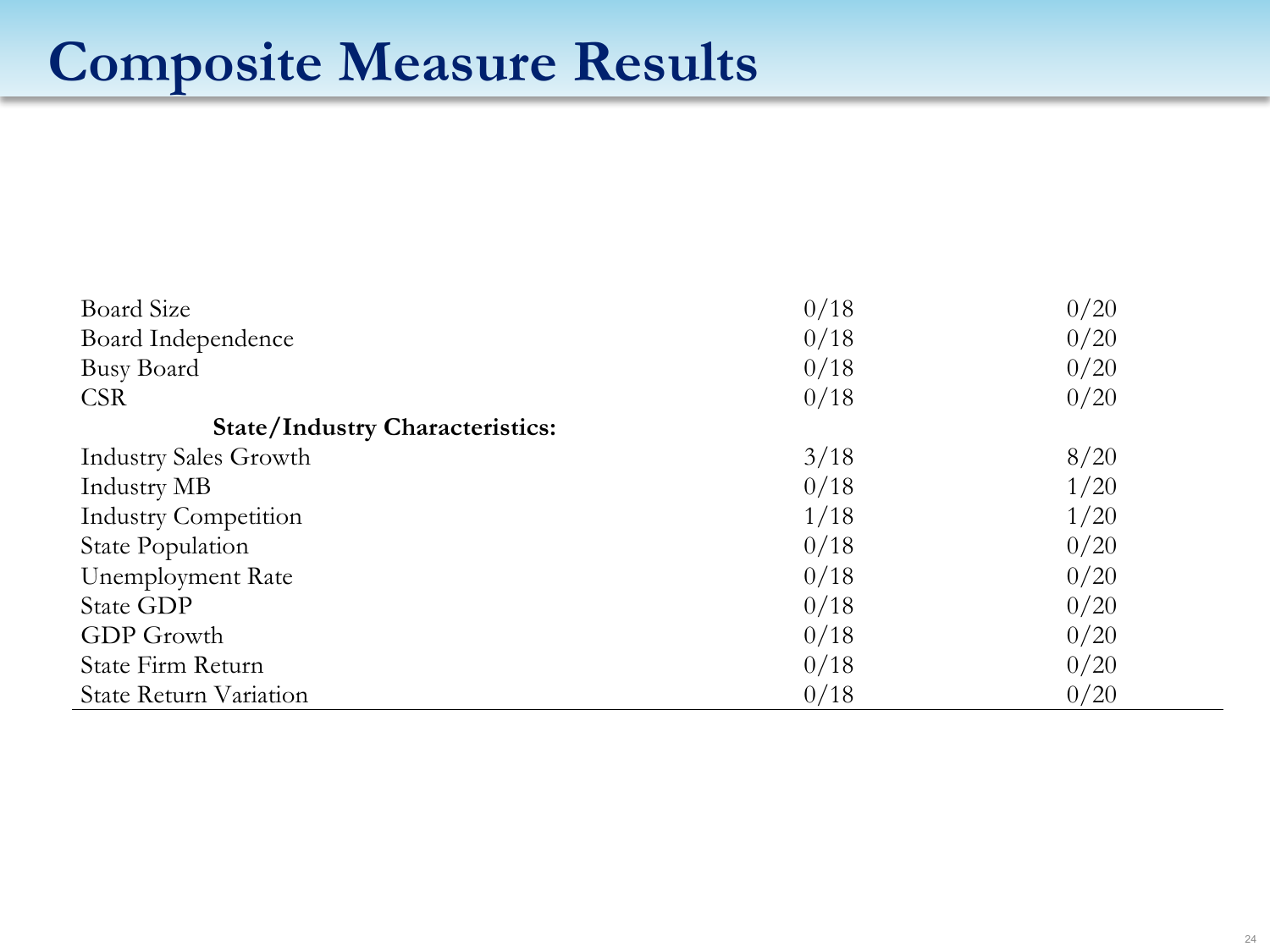### **Does this matter in Practice?**

- Evaluate recent study
	- Use each of the three AQ measures/signals
	- Include main conditioning variables
	- Use Composite measure of AQ
- Insider trading affects accrual quality (Ali and Hirshleifer, 2017)
	- Step 1: Repeat their tests using each AQ measure
		- KLW and DGLS measure related to insider trading (but not HN)
		- Incremental  $\mathbb{R}^2$  improvement from including insider trading in their specifications
			- $-0.0003$  with KLW
			- 0.0008 with DGLS
			- T-statistics are significant but the explanatory power is arguably weak.
	- Step 2: Include Material Conditioning Variables from prior research
		- Insider trading unrelated to accrual quality for each individual measures
	- Step 3: Using the Composite Measure of AQ
		- No relation between AQ and insider trading using their control variables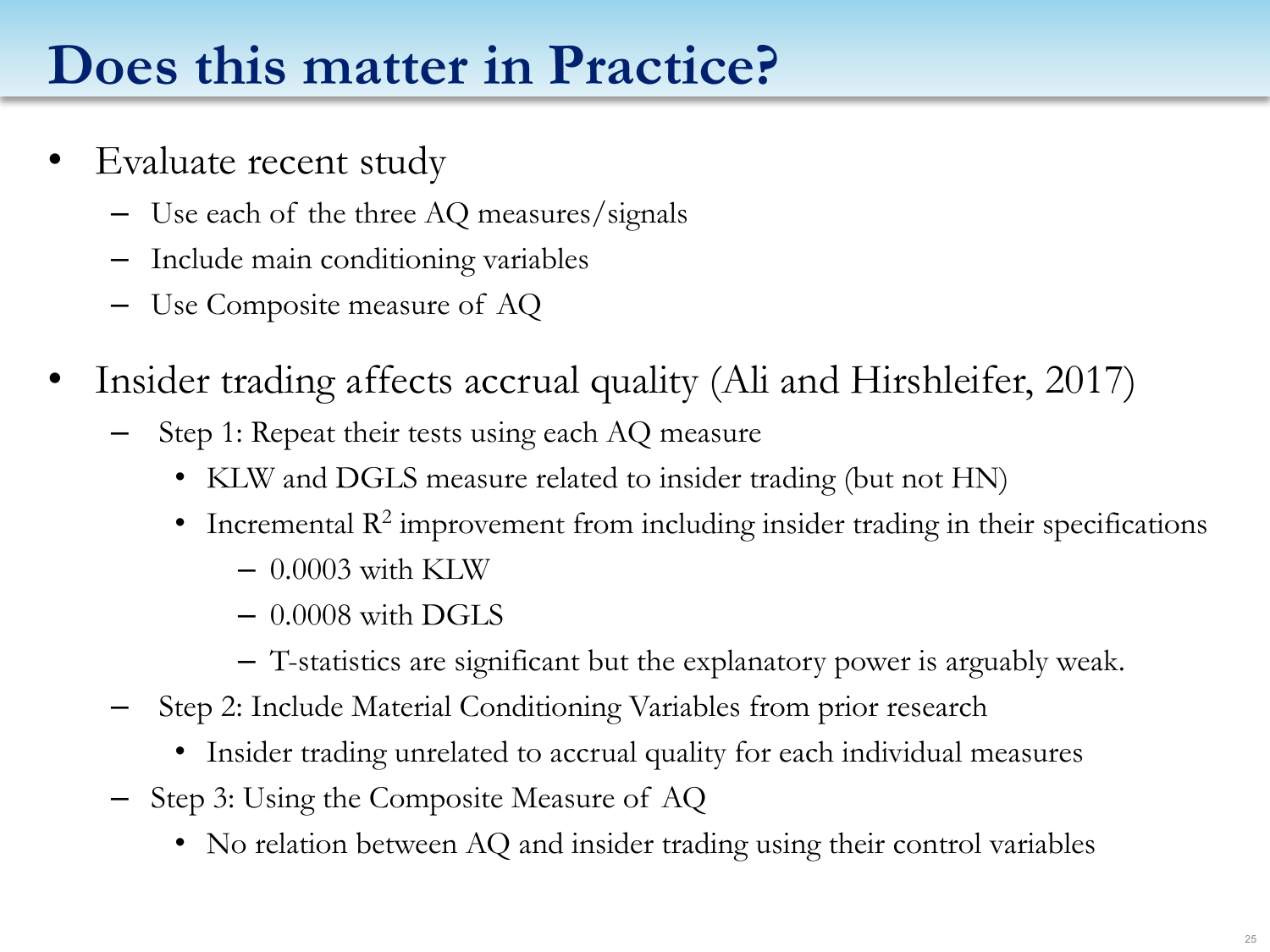## **Insider Trading Results**

#### **Table 8: Evidence of Potential Bias**

This table presents results showing the potential bias from two scenarios. First, we show that the inclusion of key identified variables could change the significance of the independent variable. Secondly, we show that using a different accrual quality measure also changes the inferences.

|                              |            | 2)                    | 3)          | (4)       | (5)                | (6)         |             | (8)       |
|------------------------------|------------|-----------------------|-------------|-----------|--------------------|-------------|-------------|-----------|
|                              | <b>KLW</b> | HN                    | <b>DGLS</b> | Composite | <b>KLW</b>         | HN          | <b>DGLS</b> | Composite |
|                              |            | Without Key Variables |             |           | With Key Variables |             |             |           |
| Constant                     | $-0.250**$ | $-0.871***$           | 0.155       | 0.005     | $-0.223**$         | $-0.709***$ | 0.171       | $-0.020$  |
|                              | $(-2.36)$  | $(-5.74)$             | (0.68)      | (0.02)    | $(-2.02)$          | $(-5.65)$   | (0.76)      | $(-0.08)$ |
| Opp_Trade_CEO                | $0.019*$   | $-0.009$              | $0.030***$  | 0.017     | 0.016              | $-0.006$    | $0.024**$   | 0.017     |
|                              | (1.66)     | $(-0.93)$             | (2.70)      | (1.48)    | (1.41)             | $(-0.60)$   | (2.22)      | (1.55)    |
| Their Control Variables      | Yes        | Yes                   | Yes         | Yes       | Yes                | Yes         | Yes         | Yes       |
| <b>Key Control Variables</b> | $\rm No$   | $\rm No$              | $\rm No$    | $\rm No$  | Yes                | Yes         | Yes         | Yes       |
| Industry and Year Dummy      | Yes        | Yes                   | Yes         | Yes       | Yes                | Yes         | Yes         | Yes       |
| Observations                 | 9,852      | 9,852                 | 9,852       | 9,852     | 9,852              | 9,852       | 9,852       | 9,852     |
| Adjusted $\mathbb{R}^2$      | 0.050      | 0.346                 | 0.083       | 0.060     | 0.061              | 0.387       | 0.095       | 0.064     |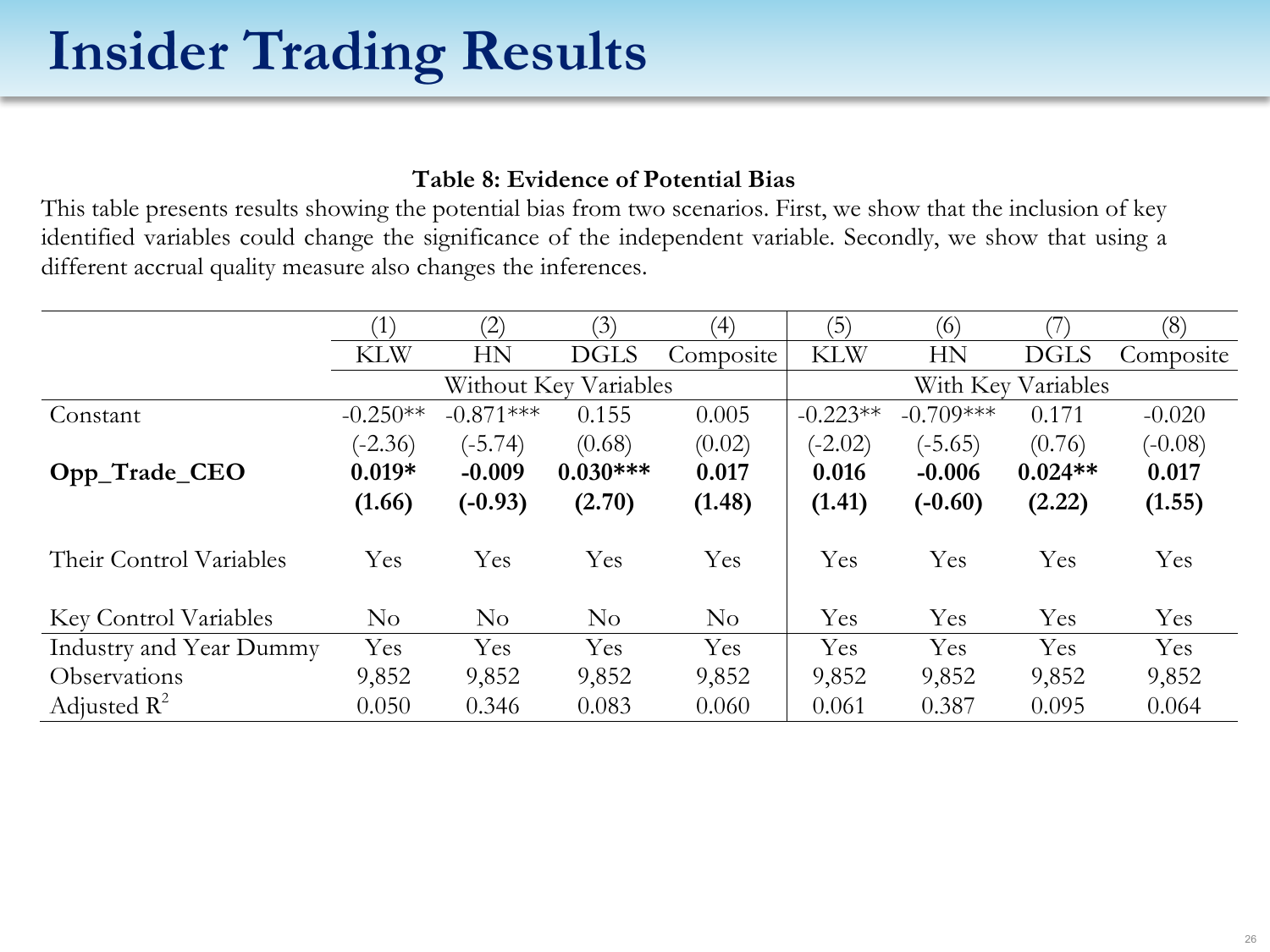## **Conclusions and Implications 1**

- Substantial literature on accrual quality
	- Relies on a disparate set of control variables
	- Limited use of previously documented determinants
	- Many of the findings about managerial or governance-related factors influencing accrual quality appear, at best, to be second-order concerns.
- Which factors really matter?
	- 8 variables explain at AQ in at least 2/3 of the windows
	- These variables offer >88% explanatory power of full specification
	- 82 Variables from prior research never emerge in a single window
- Variables related to the complexity of accrual estimation, rather than proxies of manipulation incentives or safeguards appear to be main drivers of AQ.
- These 8 variables provide a rich set of controls for future research on accrual quality.